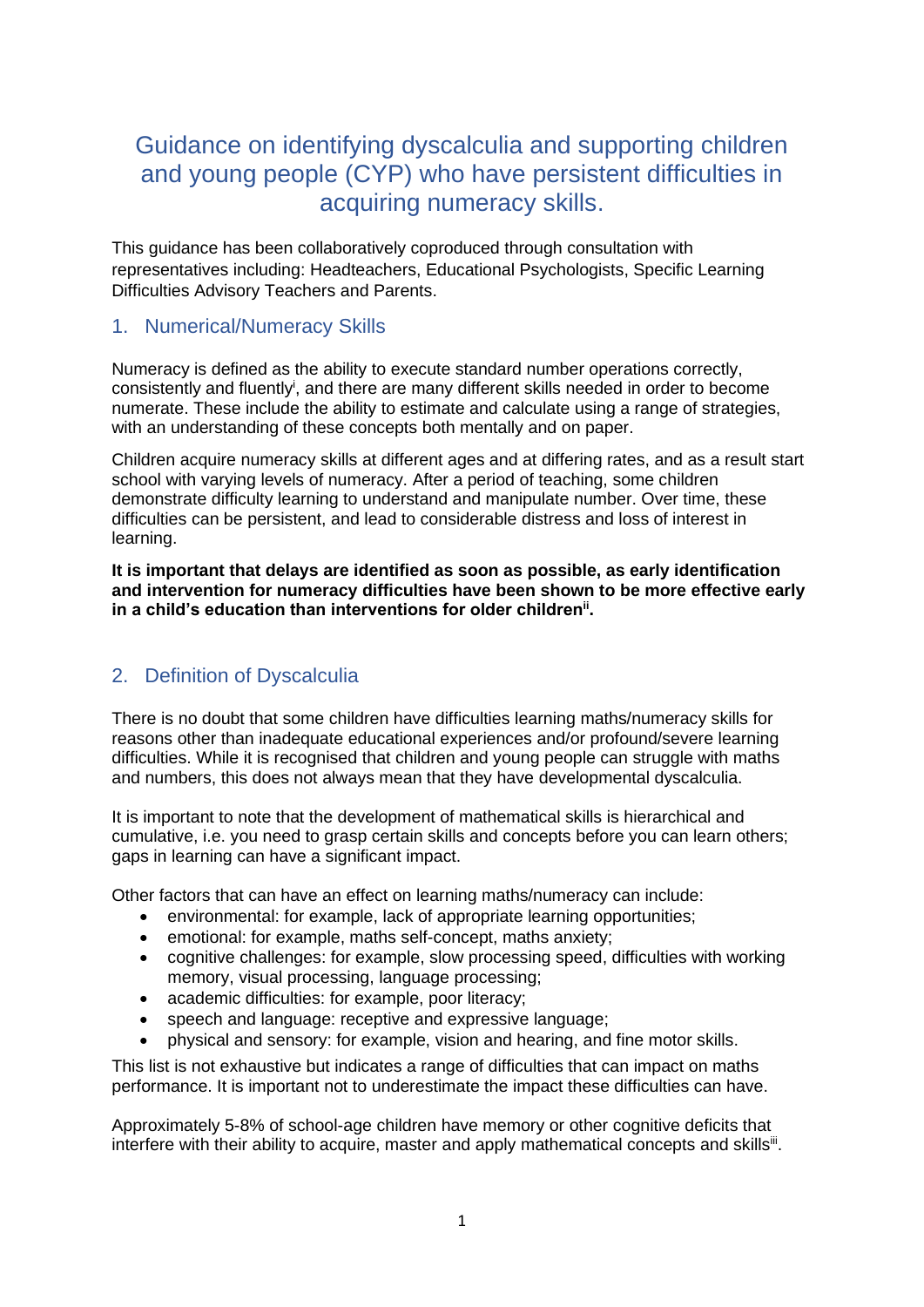Developmental dyscalculia is a specific deficit of a very basic capacity for understanding numbers, which leads to a range of difficulties in learning about number and arithmetic<sup>iv</sup>. Research is not yet well developed but currently suggests the prevalence of dyscalculia to be around  $5\%^{\vee}$  vi, depending on definition.

#### **Hertfordshire definition for Developmental Dyscalculia**

Mathematics difficulties are best thought of as a continuum, not a distinct category, with Developmental Dyscalculia at the extreme end.

It should be expected that Developmental Dyscalculia will be distinguishable from general mathematical difficulties due to the severity of difficulties with:

- number sense: the ability to understand and use number and the number system (i.e. ordering);
- subitising: instant recognition of the number of items in a small group without countingvii;
- symbolic and non-symbolic magnitude: ability to discriminate quantity pictorially or in symbols (i.e. maths words and digits)<sup>viii</sup>.

Dyscalculic learners may:

- have difficulty understanding simple number concepts;
- lack an intuitive grasp of numbers;
- have on-going problems learning number facts and procedures, performing fluent calculations, and interpreting numerical information.

Even if they produce a correct answer or use a correct method, they may do so mechanically and without confidence.

Developmental Dyscalculia is:

- a **persistent** difficulty in understanding and acquiring skills related to arithmetic and basic number sense **despite targeted intervention**;
- an unexpected difficulty in maths that cannot be explained by external factors:
- diverse in character and occurs across all ages and abilities;
- a specific learning difficulty for mathematics, especially arithmetic;

• often co-occurring with other learning difficulties and neuro-developmental difficulties. An assessment of developmental dyscalculia is a process, not an event and should happen over time, taking into account a child/young person's patterns of strength and needs through the assess  $-$  plan  $-$  do  $-$  review cycle.

Acquired dyscalculia can arise as a result of traumatic brain injury.

Recent research has concluded that maths interventions should be individualised, based on assessments of a child's specific strengths and weaknesses within mathematics so that each individual child's weaknesses can be targeted effectively. This advice is in line with approaches to address maths difficulties by schools and ISL professionals in Hertfordshire.

**Maths learning difficulties is an umbrella term used to describe problems with**  learning and applying mathematical facts and procedures<sup>ix</sup>. However, the exact nature of the difficulties may vary for each individual CYP. Some learners who do not meet the criteria for dyscalculia, (i.e. difficulties with subitising, number sense, magnitude and ordering) but still have severe and persistent difficulties with maths despite targeted intervention, can be described as having specific learning difficulties with maths.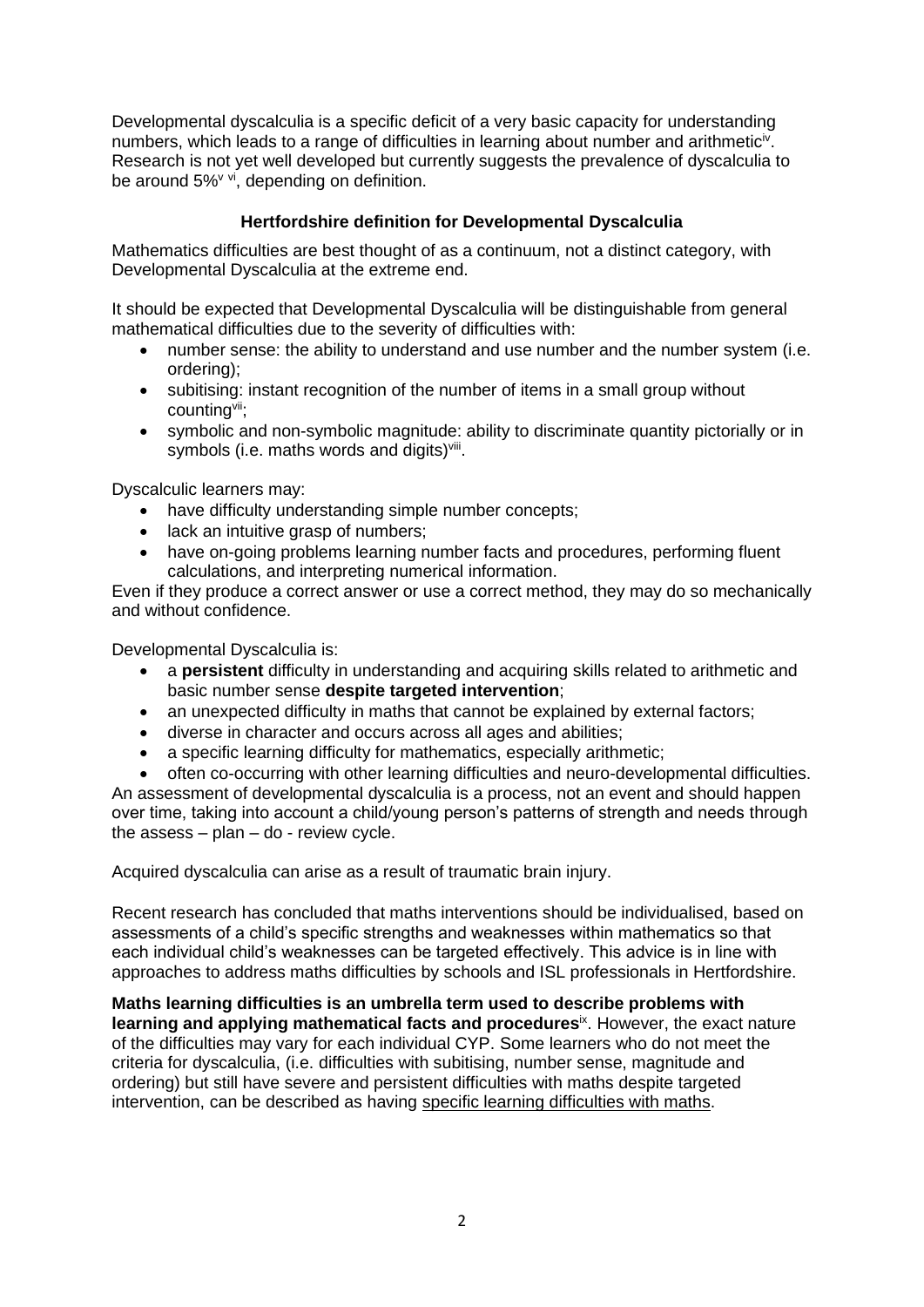## 3. Assessment of Numeracy skills and difficulties (including dyscalculia)

It is important that assessments take into account the different factors that could impact on a CYP's progress in numeracy skills.

To inform teaching, it is important to know what the CYP can do and what the next steps are to know what to teach the CYP next. The Assess – Plan – Do – Review cycle guide written by the Educational Psychology Service (EPS) has information and advice written for schools on how to do appropriate assessments. This is generic for all needs of the CYP and suggests that staff should gain information from a variety of sources, including class-based work, observations, progress over time, additional assessments, speaking to the CYP and involving parents/carers.

When a child or young person is not making expected progress in their numeracy skills, **teachers are best placed** to complete an accurate school-based assessment in order to inform an appropriate intervention to address those difficulties. The expected procedure is that the assessment of number development will be ongoing by schools (see Appendix 1 for information on the assess – plan – do – review cycle in relation to maths difficulties and dyscalculia). There is no single test available which will reliably indicate dyscalculia. There is a range of materials that can be used effectively by schools to pinpoint strengths and difficulties linked to maths, available on the Local Offer (see Appendix 2). These assessments can measure number skills and will identify the specific areas of numeracy that need developing through consideration of SMART (i.e. specific, measurable, achievable, relevant and time-bound) targets based on next steps and putting in place targeted interventions to address these. School staff should involve parents/carers and the CYP throughout this process. For more guidance on this, please see the Assess – Plan – Do – Review cycle guidance from the EPS.

**As soon as maths difficulties are identified, schools should put in place appropriate reasonable adjustments and consider access arrangements.** 

**The assessment of numeracy difficulties is a process rather than a one-off event, and without evidence of appropriately personalised / targeted intervention by schools, dyscalculia cannot subsequently be confidently identified.**

For those children whose numeracy difficulties are persistent and not responsive to the evidence-based interventions delivered over time, following the assess – plan – do - review model, more specific assessments of strength and needs and bespoke interventions (based on these assessments) may be required.

*"Where a pupil continues to make less than expected progress, despite evidence-based support and interventions that are matched to the pupil's area of need, the school should consider involving specialists, including those secured by the school itself or from outside*  agencies." (6.58 SEN Code of Practice 2015)<sup>x</sup>

*"A school should always involve a specialist where a pupil continues to make little or no progress or where they continue to work at levels substantially below those expected of pupils of a similar age despite evidence-based SEN support delivered by appropriately trained staff. The pupil's parents should always be involved in any decision to involve specialists."* (6:59 SEN Code of Practice 2015)

In line with the Hertfordshire graduated approach, specialist services such as ISL's SEND Specialist Advice and Support or the Educational Psychology Service (EPS) can become involved if: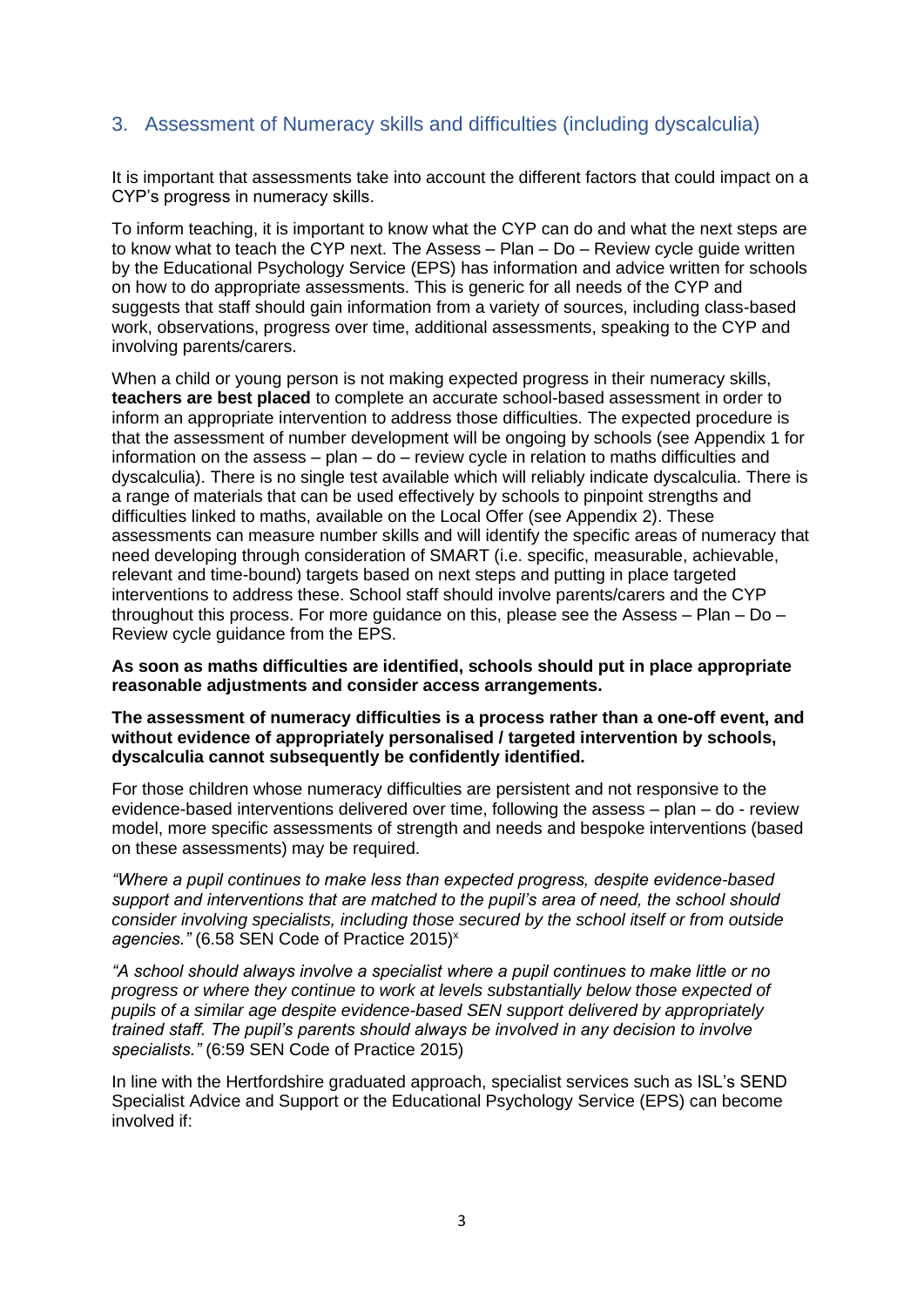- schools are able to evidence that they have delivered quality first teaching, i.e., the effective inclusion of all CYP in high-quality everyday personalised teaching and inclusive classrooms (see Appendix 4);
- baseline assessments (see Appendix 2) are in place and both universal and targeted support has been delivered and has been monitored consistently as part of the assess – plan – do – review cycle (Appendix 1);
- this support has been based on tailored CPA (Concrete, Pictorial and Abstract) interventions which have been delivered appropriately;
- the CYP is not making progress or making only very limited progress and remains significantly behind their peers in numeracy skills.

If the CYP meets the thresholds for involvement from ISL (see graduated approach, Appendix 3), a Specialist Advisory Teacher (SpLD) or Educational Psychologist (EP) involvement may include:

- consultation with school staff and parents (in line with the graduated approach) to explore interventions that have been put in place, look at pupil assessment information and make further recommendations on teaching and learning strategies. They may work with the school staff to achieve a better understanding of the factors that may be preventing the child from making progress;
- the SpLD teacher may contribute to staff development by providing specific difficulties with number training and model specific interventions relevant to the child's needs;
- work directly with the CYP to complete a detailed assessment of their strengths and difficulties and recommend targeted interventions based on the findings of the assessment. These should then be reviewed;
- **it is the responsibility of the school/setting to implement, monitor and review advice given by ISL professionals.**

The SpLD Advisory Teacher should be involved in the first instance if there is a specific, persistent numeracy need.

The EP will be involved in cases that are complex, for example, when maths difficulties/dyscalculia contribute to social, emotional and mental health needs. The EP may suggest further involvement from the SpLD Advisory Teacher should a specific and persistent number need be identified when involved in supporting a CYP who has complex needs.

A range of assessments pertaining to number concepts, decomposition/recomposition, language of number, fluency, working memory and visual processing speed may be completed by SpLD Specialist Advisory Teachers and/or Educational Psychologists as part of identifying strategies for teaching staff or to identify best practice and evidence-based intervention.

EPs and SpLD Specialist Advisory Teachers may use tests of cognitive functioning. These tests sometimes show that children and young people with numeracy difficulties also have difficulties with cognitive processes such as memory, language, visual-spatial and information processing. Cognitive assessments can be useful for overall educational planning and ensuring that there is the appropriate level of intellectual challenge in lessons. However, cognitive assessments do not provide the information needed to plan numeracy interventions and they should not be used to predict progress in numeracy.

The EP and SEND Specialist Advice and Support (SEND SAS) carry out assessments that focus on identifying tailored interventions and teaching strategies to support CYP in making progress in their learning and attainment. If through assessment, CYP are identified as having specific difficulties in maths or meeting criteria of dyscalculia as outlined in the HCC ISL definition, this will be stated in written reports.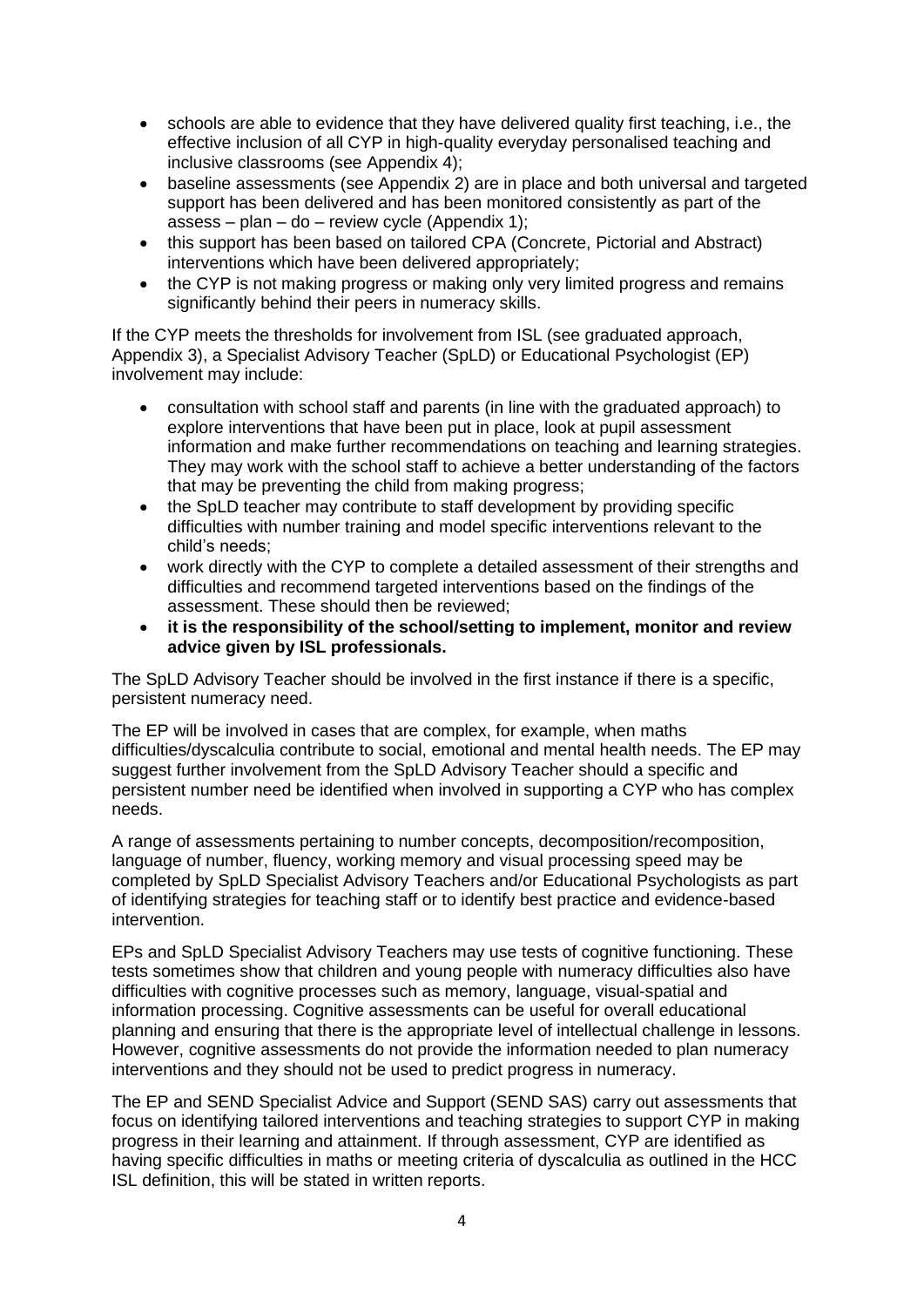Assessment over time and monitoring of the CYP's response to teaching is now accepted as the most effective way of identifying numeracy difficulties, informing intervention and determining the rate of progress<sup>xi</sup>.

CYP with suspected visual-perceptual difficulties should be referred to an appropriate professional, e.g. Orthoptist, Optometrist or Ophthalmologist in the context of a comprehensive assessment of vision.

Herts for Learning have produced the SEND [Toolkit](http://www.hertfordshire.gov.uk/SENDtoolkit) to assist school staff in supporting CYP with SEND.

## 4. Intervention and support within schools

All CYP are entitled to fair access to the relevant support to meet their needs, including dyscalculia, that enables them to progress. It is important that both the individual numeracy skills causing concern and the CYP's ability to understand the content of lessons are considered when planning a support package. When planning any support, the emotional well-being and confidence of the CYP should be prioritised, with all adults having a clear understanding of the CYP's needs.

The Code of Practice (2015) provides statutory guidance for organisations that work with CYP who have special educational needs and/or disabilities (SEND), on duties, policies and procedures relating to Part 3 of the Children and Families Act 2014. The Code stipulates a process of assess – plan – do - review in identifying and meeting the CYP's SEND needs. This is also referred to as the Graduated Response.

Assessment through teaching provides a framework for the assess – plan – do - review process. It supports teachers and teaching assistants in monitoring the CYP's access to the curriculum (subjects where maths skills are involved) and response to a skill-based intervention. This takes into account assessments over time and emphasises the importance of analysing the teaching when reviewing a CYP's progress (see Appendix 1). It is important to involve the parents/carers and the CYP as part of the review process.

Reasonable adjustments need to be in place to address any numeracy difficulties. It is important that these are available to all CYPs in the class if they want them, and CYPs should be allowed to use them if they feel that they need them/would be helpful. Most CYP will naturally stop using them for more efficient methods when they feel that they no longer need to rely on resources to complete their maths learning. Examples of reasonable adjustments in lessons include (also see Appendix 4 and information from Jo Boalerxii):

- visual resources;
- concrete resources and manipulatives;
- alternative methods of reading (e.g. reading pens, readers);
- alternative methods of recording (e.g. scribes, touch typing, voice-activated software);
- special arrangements to support verbal working memory and processing speed difficulties (e.g. additional time, avoiding unnecessary copying).

An accurate assessment of numeracy skills and/or other underlying difficulties is required to identify the specific areas to address. The content of an intervention will depend on the areas of numeracy causing concern and their associated pre-requisite skills.

It is important that the teaching methods used within any intervention are shown in research to be effective. Research emphasises that focusing on how and what children and young people are taught is more important than school structures, organisation, or where they are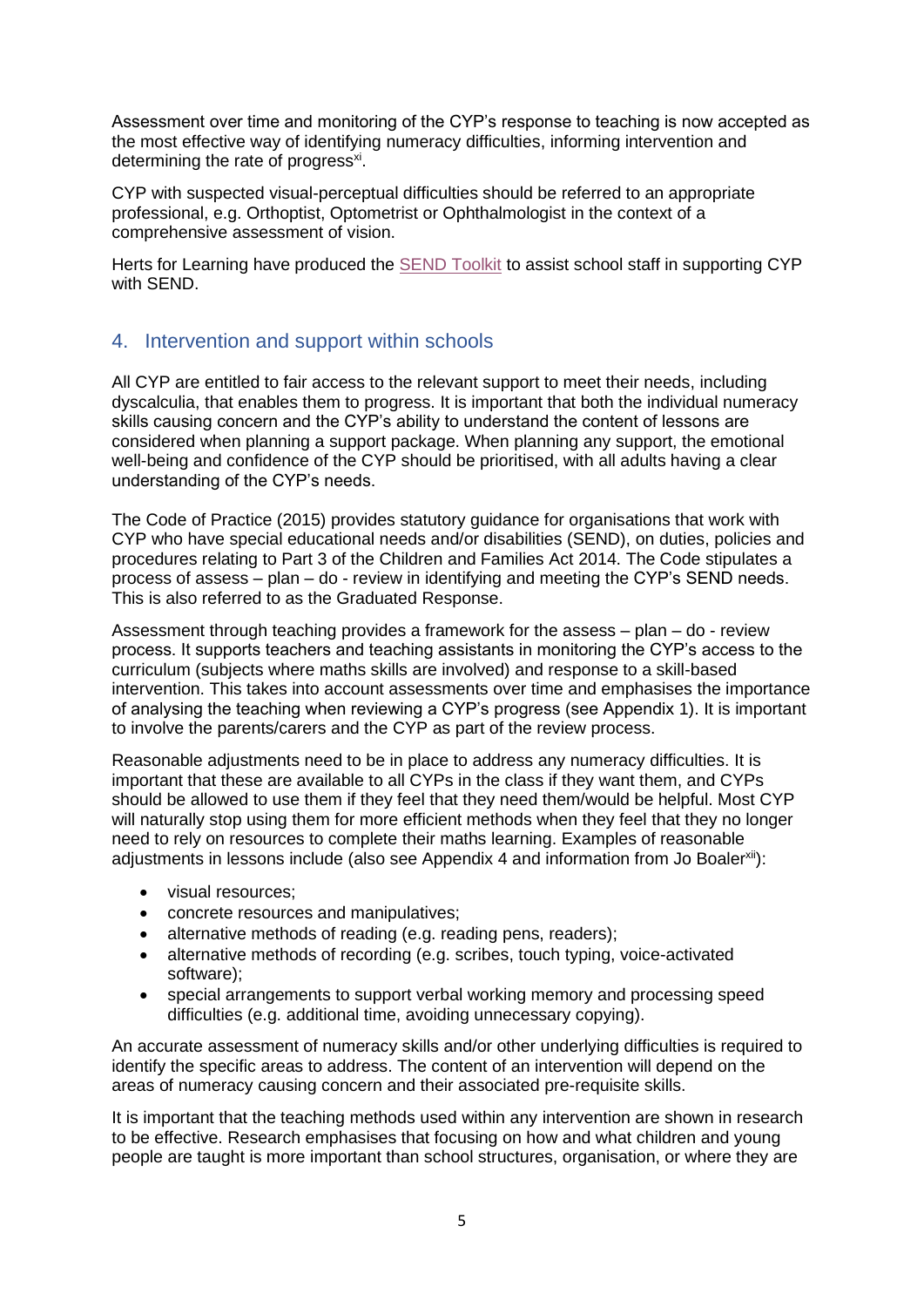taught. Consistent high quality teaching is more effective than other factors such as ability grouping, class size, individualised teaching and spending more money<sup>xiii</sup>.

Research shows that **teaching** and interventions are most effective when the following are included:

- distributed practice, i.e. short, frequent teaching sessions (a little but often approach), that incorporate practise of identified skills, as this addresses any identified working memory deficits<sup>xiv</sup>:
- $\bullet$  teaching of skills to fluency and generalisation, as well as accuracy<sup>xy</sup>, by ensuring that there are sufficient opportunities for children and young people to practise the skills before moving on;
- a structured approach using task analysis that ensures that one new skill is taught at a time, ensuring that skills are taught in a hierarchical sequence, and includes mixing old and new learning, which minimises forgetting<sup>xvi</sup>; e.g. Precision Monitoring<sup>xvii</sup>;
- ensuring CYP are fully informed about the purpose of interventions, their achievements and rate of progress<sup>xviii</sup>:
- peer-assisted learning<sup>xix</sup>;
- utilising appropriately trained teaching assistants to implement well-founded interventions<sup>xx</sup>:
- CPA (Concrete, Pictorial, Abstract) is a core feature of supporting CYP with numeracy difficulties<sup>xxi</sup>.

It is important to implement an intervention/adjustment **consistently** for a reasonable amount of time (i.e. at least 4-6 weeks), to allow the CYP to get used to it and provide opportunity for improvement to be made. For example, a CYP's anxiety (see next section) may act as a barrier in accessing the intervention fully until they become used to it, meaning that any improvement may not be seen immediately.

Staff should monitor the impact of the intervention on the CYP as part of the assess – plan – do – review cycle.

## 5. Emotional/Affective elements impacting on maths performance

Emotional elements of learning are important when addressing performance in maths. One of the key negative emotional response is maths anxiety (MA). Maths anxiety can be described as "a feeling of tension and anxiety that interferes with the manipulation of numbers and the solving of mathematical problems in a wide variety of ordinary life and academic situations"<sup>xxii</sup>. There is evidence to show that one in five people belong to a group of high maths anxious individuals<sup>xxiii</sup>.

Research has found a connection between maths anxiety and maths performance, establishing that the higher the maths anxiety, the lower the potential performance in maths<sup>xxiv</sup>. The origins of MA have been classified into three groups<sup>xxv</sup> and include:

- environmental variables (e.g. negative experiences in class or family contexts; poor teaching; teacher and parent own anxieties about maths; extrinsic expectations);
- intellectual variables (child's level of cognitive abilities);
- personality variables (self-esteem, self-concept; attitude, confidence and learner behaviour).

Affective elements which are considered to have a positive impact on maths performance if developed effectively are: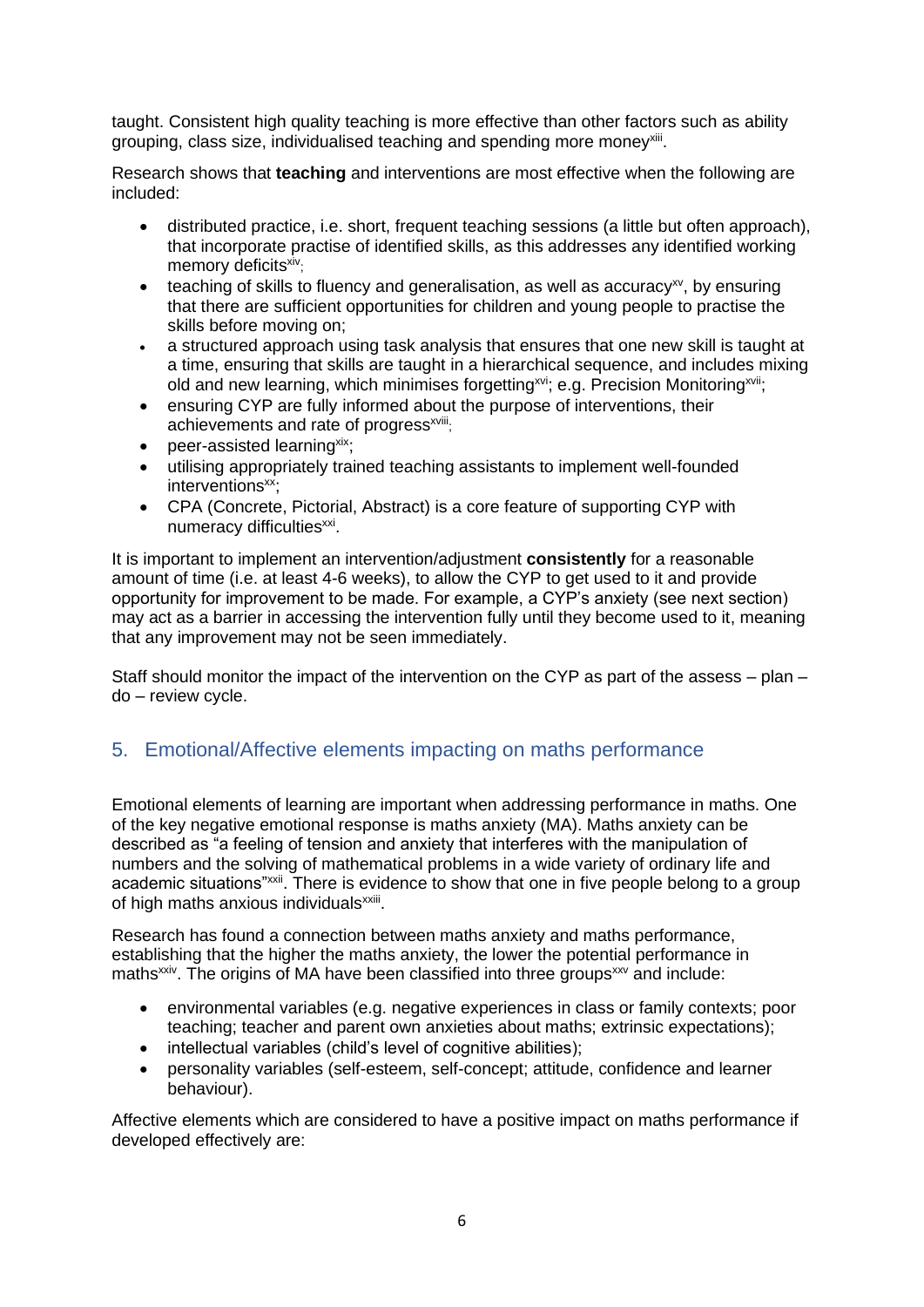- self-concept (what you think about yourself as a maths learner) and self-efficacy (how good you think you are at maths) are critical in the achievement and enjoyment in the subject<sup>xxvi</sup>.
- mindset is an important consideration, with a positive attitude toward maths uniquely predicting maths achievement, even after accounting for multiple other cognitiveaffective factors<sup>xxvii</sup>.

A number of ways have been identified as promoting self-concept, self-efficacy and improved mindset about maths:

- key attitudes and behaviours to promote with pupils when doing maths activities have been identified in research<sup>xxviii</sup> xxix. Some key themes are incorporated into the 5Cs: Being CALM, CURIOUS, CO-OPERATIVE, COMICAL, CONFIDENT (see Appendix 5).
- teachers helping students practise breaking down problems and using structured questions to improve their thinking around their approach to maths problems has been shown to have a positive impact on performance, as well as helping pupils to feel more comfortable by breaking down the task into manageable chunks.
- learning and enjoyment of maths has been found to be improved through co-operative group talk amongst pupils<sup>xxx</sup> and working together to solve a problem.

## 6. Provision in Hertfordshire

The majority of CYPs' needs in this area should be met within the graduated response as described in the SEND Code of Practice within mainstream schools via SEN Support (see Appendix 1). It is the school's statutory responsibility to meet these needs from their delegated budget. Most CYPs' needs are met using a structured and systematic framework within school that incorporates the recommendations detailed above to varying intensity.

Schools can request support and guidance from the SEND Specialist Advice and Support (SEND SAS) as outlined in Appendix 3*.*

The Educational Psychology Service can provide consultation, training and support in effective evidenced-based interventions. For example, the Psychology Assistants provide training and support in Precision Monitoring, which can be accessed via the school's contact Educational Psychologist or through the DSPLs (Delivering Special Provision Locally).

Very occasionally, concerns about a CYP's numeracy level and progress continue despite a rigorous assess – plan – do - review framework that incorporates recommendations from specialist support services. In such cases, further assessment can be requested from the Local Authority through an Education, Health and Care (EHC) Needs Assessment in line with the SEND Code of Practice.

If an EHC Plan is in place, monitoring of the CYP's progress in response to intervention transfers to the Local Authority, in partnership with parents/carers and schools. This is achieved through the Annual Review process. In exceptional circumstances, where a CYP fails to progress with access to additional resources as described, specialist provision may be identified**.** These CYP usually have SpLD as part of a more complex special needs profile, e.g. they also have Social Emotional and Mental Health needs and/or Speech, Language and Communication needs.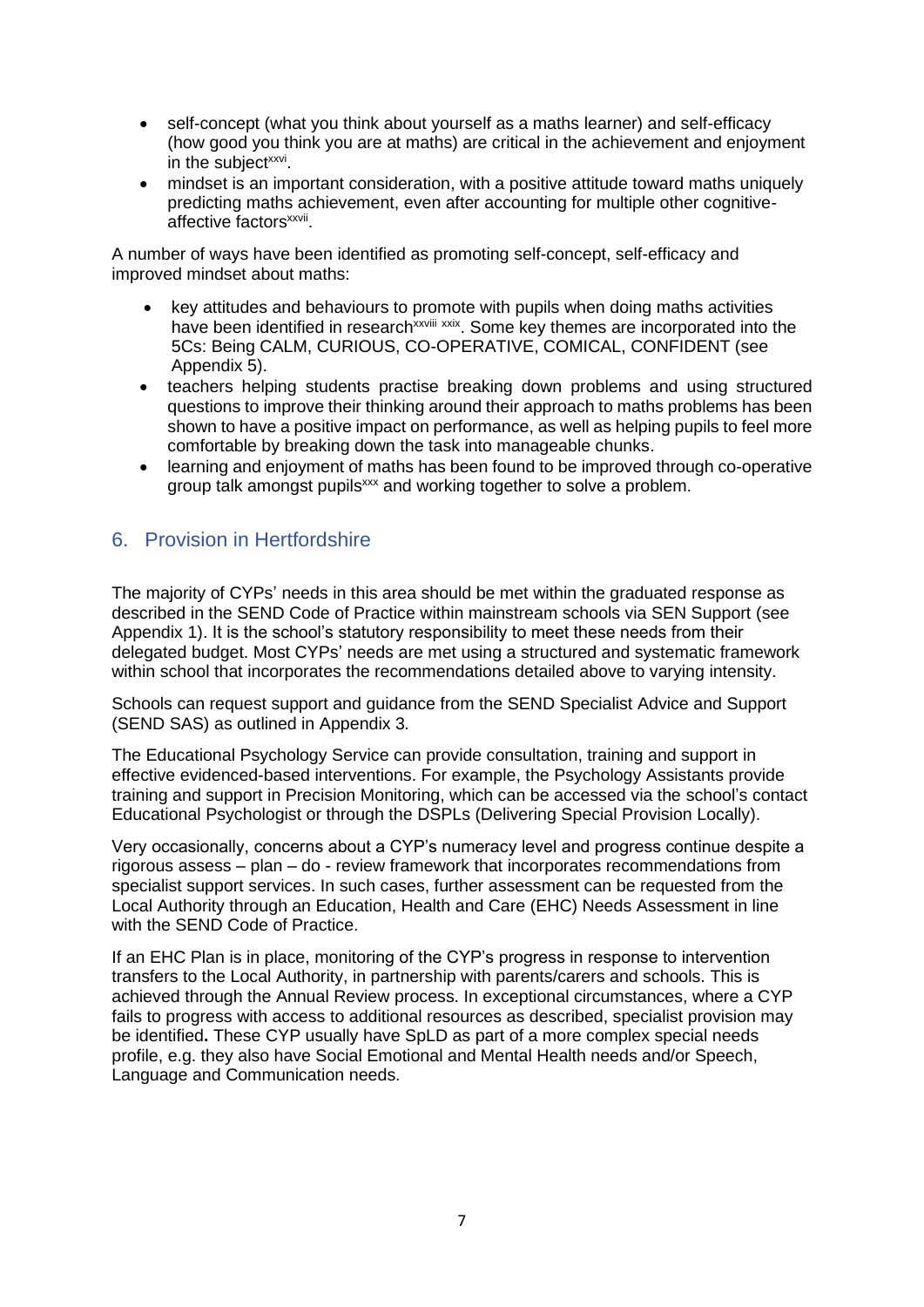## 7. Partnership with parents/carers

CYP's numeracy needs are best met when schools and parents/carers work in partnership, where there is mutual trust and where information is shared. In line with the SEND Code of Practice, parents/carers must be included in discussions and fully informed about the assess – plan – do - review process undertaken in school to meet numeracy needs.

As with all aspects of education and particularly SEND, parents who accept and understand their child's needs are best placed to support them and advocate on their behalf. Parents and carers are also key in helping their child to understand what specific maths difficulties and dyscalculia are, how they affect them as an individual and how to manage day to day.

Below are some starting points for parents.

- Hertfordshire SEND Local Offer: [https://www.hertfordshire.gov.uk/microsites/Local-](https://www.hertfordshire.gov.uk/microsites/Local-Offer/The-Hertfordshire-Local-Offer.aspx)[Offer/The-Hertfordshire-Local-Offer.aspx](https://www.hertfordshire.gov.uk/microsites/Local-Offer/The-Hertfordshire-Local-Offer.aspx)
- <https://mathsnoproblem.com/blog/author/judyhornigold/>
- [www.stevechinn.co.uk](http://www.stevechinn.co.uk/)
- <https://www.mathsexplained.co.uk/>
- [https://www.understood.org/en/learning-thinking-differences/child-learning](https://www.understood.org/en/learning-thinking-differences/child-learning-disabilities/dyscalculia/what-is-dyscalculia)[disabilities/dyscalculia/what-is-dyscalculia](https://www.understood.org/en/learning-thinking-differences/child-learning-disabilities/dyscalculia/what-is-dyscalculia)
- [https://www.youtube.com/channel/UCohFUmEat0UxOnNmRh92P\\_Q](https://www.youtube.com/channel/UCohFUmEat0UxOnNmRh92P_Q)\_Ronit Bird
- Dyscalculia Pocketbook 2015 by Judy Hornigold
- Maths Learning Difficulties, Dyslexia and Dyscalculia: Second Edition (Dyslexia Essentials) Paperback – Illustrated, 18 Oct. 2018

### 8. Frequently asked questions

#### **8.1. I am concerned about a CYP who seems to have maths difficulties**

See flow chart to explain the process within the assess - plan – do - review cycle for supporting CYPs who you feel have maths difficulties (Appendix 1). It is important that rigorous assessment is completed over time, looking at the response to interventions and supports in place.

See also reasonable adjustments at the end of this policy to support these CYPs within the lessons when difficulties have been identified (Appendix 4).

See information about maths anxiety in this policy and implement advice as appropriate.

#### **8.2 What help is available for teachers who are concerned about maths difficulties**

The first port of call would be to talk to your **SENCo or maths subject leader.** Consider whether CPD is needed to support the teaching of maths (see HfL website) or to meet the needs of learners with specific difficulties (see the Hertfordshire Local Offer for information, resources and assessments and also access SpLD universal training).

#### **8.3 Why are manipulatives so important in teaching maths across the primary and secondary curriculum?**

Research shows that a Concrete, Pictorial, Abstract approach is the most effective way of teaching new maths concepts and supporting understanding, e.g. using Dienes to support the teaching of tens and ones to using for Numicon or Cuisenaire for ratio and percentages. Access to manipulatives should not be seen as a resource only for learners with SEND, but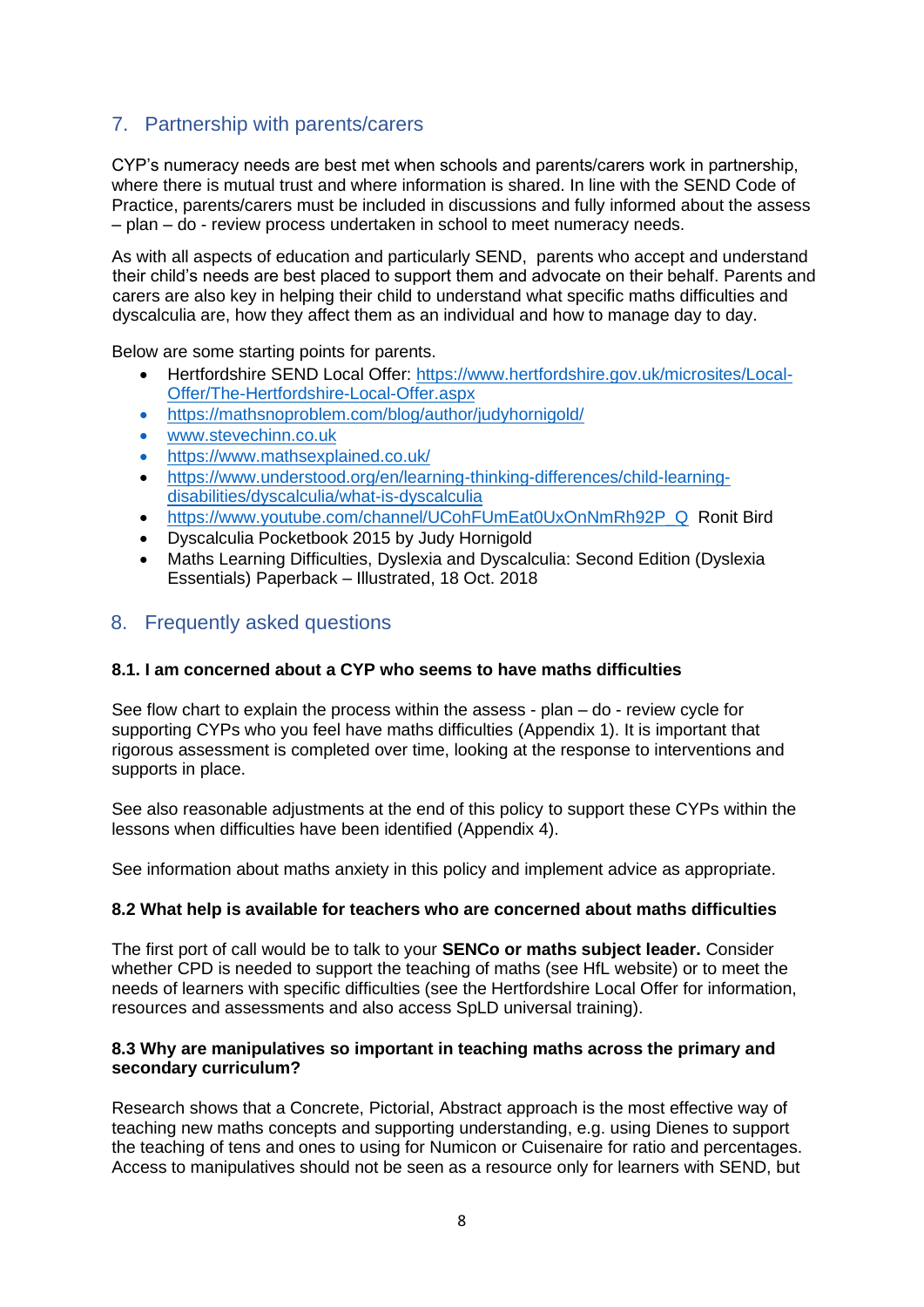should be available for all learners, supported by strong use of language to scaffold learning and visualisation techniques and skills. Manipulatives should be available throughout KS1 and KS2 for all pupils, and potentially into KS3, especially for teaching new concepts and for those students who are working below age-related expectations. These resources help to develop CYPs' visualisation skills so they can move towards pictorial or abstract representations of these concepts.

#### **8.4 Why can games help maths learning?**

Games that are carefully planned can target particular areas of maths difficulties or misconceptions. They will motivate pupils to give themselves plenty of practice in whatever mathematical technique or concept they need to understand. Playing games also reduces anxiety, which can enable learning to take place.

#### **8.5 What else can help a CYP with their maths skills?**

Research<sup>xxxi</sup> shows that increasing maths activities at home increases children's maths achievement at school. There are lots of opportunities to use maths skills (numeracy and others) in everyday life and to have discussions around numbers and numerical concepts.

For example, you could:

- discuss odd and even numbers on doors while out and about, look out for road speed signs;
- help them to understand coin denominations when giving pocket money or when paying for shopping;
- ask them what the time is and talk about how long it will be until teatime:
- allow them to weigh ingredients for cooking; let them help you get the right number of items while shopping;
- discuss when setting the table how, if each person has three pieces of cutlery, and there are five people eating, that there will be 15 pieces of cutlery on the table, or simply ask them to count out enough of each item to lay the table.

All of these experiences will help the maths feel more real to the CYP and provide them with lots of different opportunities to practise their skills. When you start to look for maths opportunities in everyday life you will start to notice them everywhere!

### **8.6 Are all children and young people with maths difficulties dyscalculic?**

No, there are some other reasons why children may struggle to develop their maths skills, for example, profound/severe learning difficulties/disabilities, speech and language difficulties/disorders, poor vision, poor hearing, early learning experiences, not having access to appropriate teaching or extended absence from school.

Maths difficulties lie on a continuum, and the most severely affected children and young people will need ongoing maths support throughout their education and into adulthood. Dyscalculia is a very specific maths difficulty, but many CYPs may have specific difficulties that affect their learning in maths.

### **8.7 Is dyscalculia hereditary?**

Dyscalculia and maths difficulties can run in families, which suggests there may be genetic or environmental factors. If there is a family history of maths difficulties, it is important to tell your child's teacher/SENCo.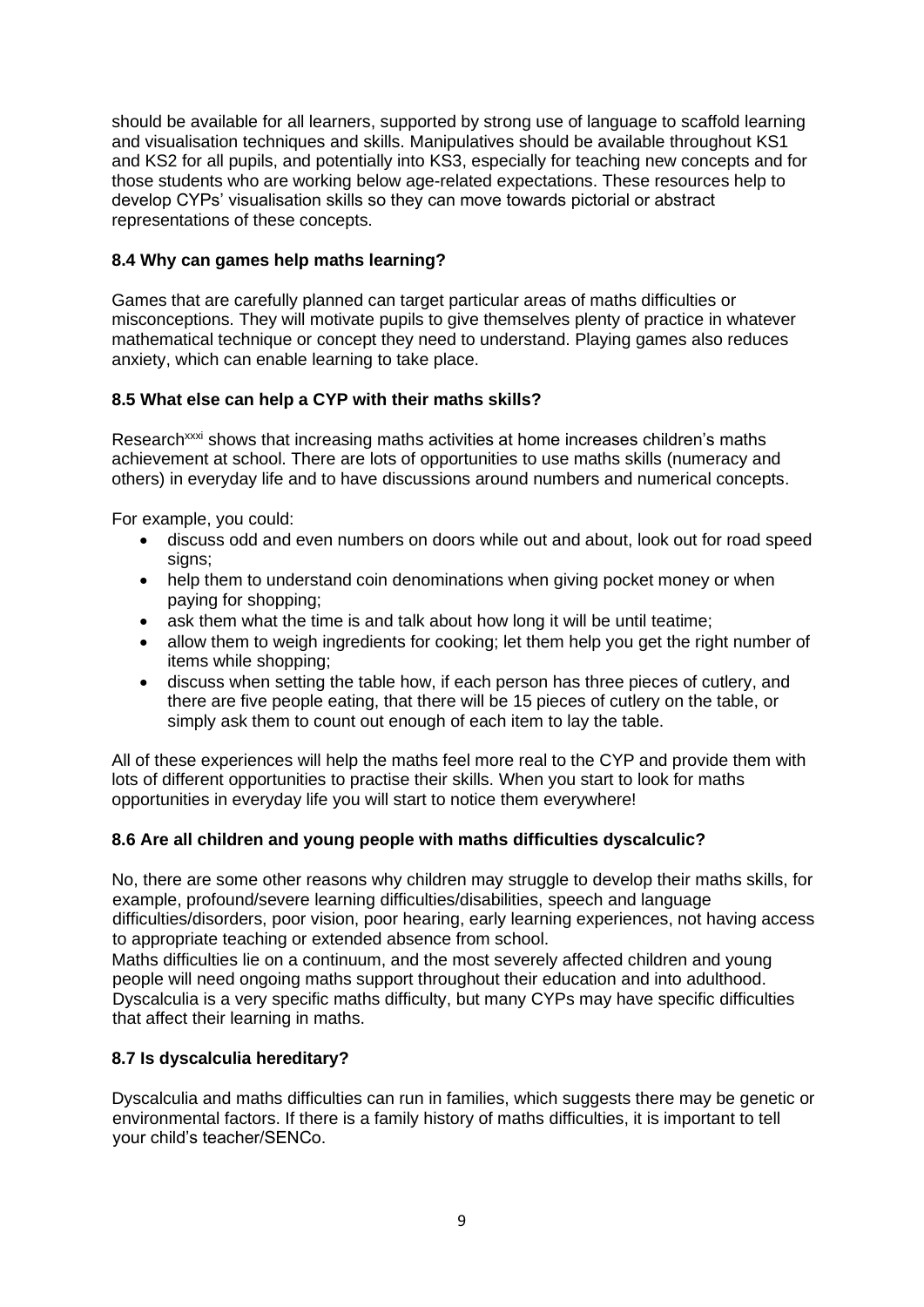There is, however, also a growing body of evidence that indicates intergenerational transmission of low maths achievement and high maths anxiety. The research<sup>xxxii</sup> suggests that when parents are more maths anxious when supporting their children at home, their children learn significantly less maths and have more maths anxiety.

#### **8.8 Is the involvement of an SpLD Specialist Advisory Teacher or Educational Psychologist needed in order to have maths difficulties or dyscalculia recognised?**

Maths difficulties can be identified by following the Code of Practice (2015), using the assess – plan – do - review approach. Schools have access to the appropriate screening and assessment tools (see Appendix 2), so it is not always necessary to have an Educational Psychologist or other external specialists involved in order to support the CYP. However, staff in schools sometimes find it helpful to discuss the difficulties with a member of ISL, and can seek further, in-depth assessments (including consideration of dyscalculia), if a CYP's difficulties appear to be significant and persistent and it is felt necessary to do these assessments to inform action planning.

#### **8.9 Does a CYP need to be identified as having specific maths difficulties or dyscalculia in order to access support in schools/setting?**

No, all schools are already responsible for making reasonable adjustments for learners including access arrangements for exams (including extra time, scribe, reader). Schools also routinely put extra support in place for all CYP with SEND. Provision and intervention are based on level of need rather than categories of difficulty. This may involve CYPs being disapplied in external exams, including SATs. However, this should always be done in joint agreement with the CYP's parents/carers.

In order to reduce the chances of the CYP being seen as different, settings should always have regard to the self-esteem and mental health of learners when making changes in provision such as testing.

### **8.10 Will a private report identifying dyscalculia get more help for a child?**

No, schools and ISL services can carry out the appropriate assessment and put in place the intervention for the child. However, if there is a private report, it will be considered.

#### **8.11 Can identification of specific maths difficulties or dyscalculia be helpful?**

Yes. Identification can help with a shared understanding of the challenges for the individual, and helps the individual makes sense of why some things are more difficult for them and develop self-help strategies to achieve the best they can. This can reduce frustration and support self-esteem and well-being.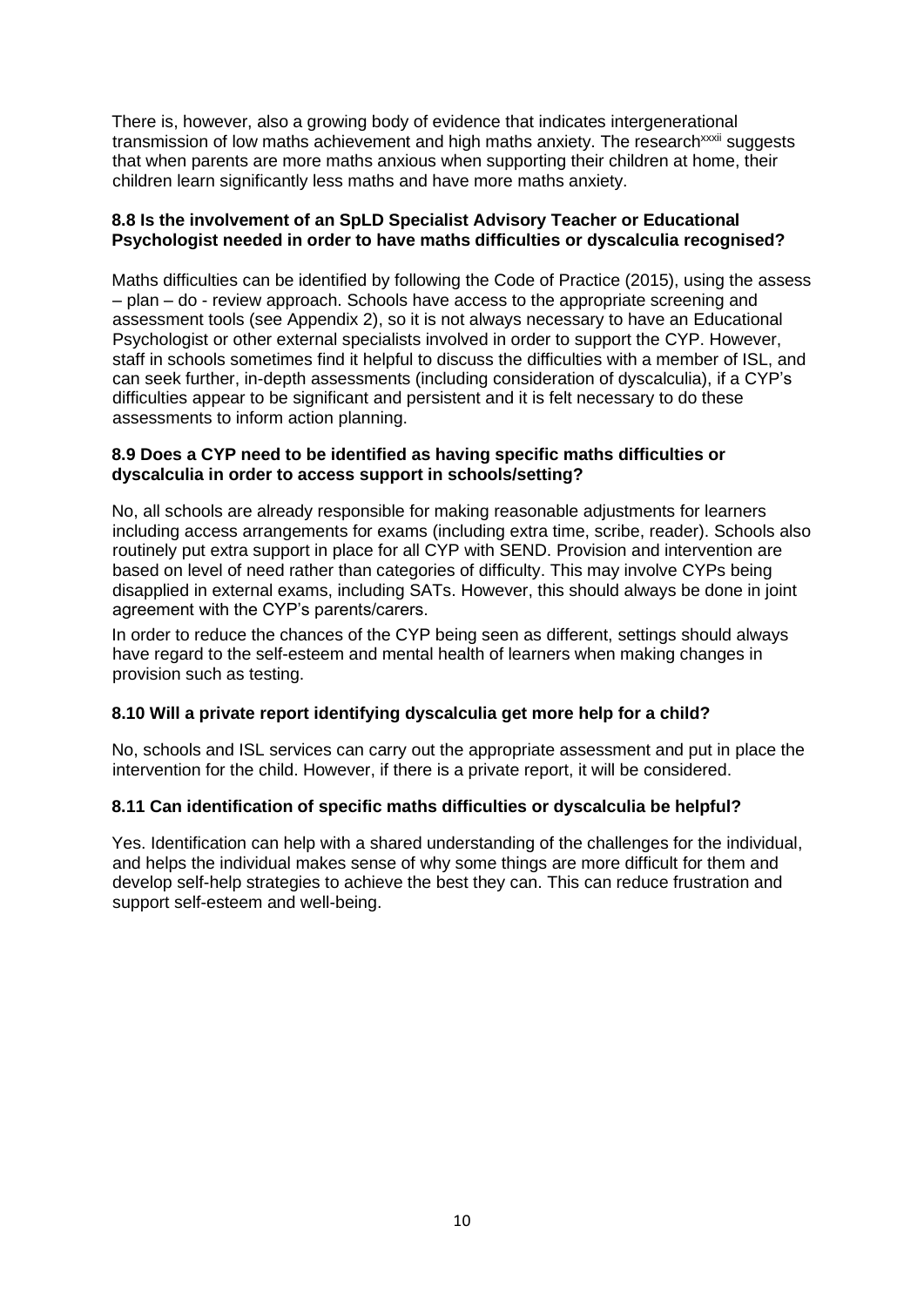# Appendix 1: Assess – Plan – Do – Review Cycle for Maths Difficulties and Dyscalculia



## **Review**

- Take account of views of CYP and family, as well as school staff
- Evaluate accuracy, fluency and generalisation of targets set
- Evaluate self-esteem and well being
- Where progress is good, identify what worked and how this can support next steps
- Where progress is slow:
	- o Do targets need to be broken down further?
	- o How can teaching / resources be adjusted to meet need?
	- o What further assessment is needed to pinpoint strengths and difficulties?
	- o Have all reasonable adjustments been implemented? Impact?
	- o Does support need to be 1:1, rather than small group?

**When all these aspects have been addressed and progress is still slow, consider involving external professionals e.g. SpLD/EP**



## **Assess**

- Gaps/misconceptions identified in class teaching
- Talk with the CYP and their parents/carers about strengths, difficulties, maths self-concept and confidence
- School based assessment (e.g. curriculum-based assessments) and exams
- SpLD number assessment
- SpLD checklists for memory and processing speed
- Explore other difficulties e.g. visual / language / motor
- Consider how far maths self-concept and confidence is affecting learning
- Progress towards SMART targets from previous APDR cycle (if applicable)



# **Plan**

- **•** What reasonable adjustments are needed to allow for low-threshold, high-ceiling opportunities for all cognitive and linguistic levels?
- **•** Would access arrangements be helpful in school and external exams?
- **•** Focus to secure early number concepts and basic maths skills (i.e. through task analysis) that are most useful and can be generalised. Teaching should be clear.
- **•** Use identified strengths to support planning and to tackle difficulties
- **•** Ensure all staff involved are appropriately trained and equipped, time is allocated for necessary support and/or intervention, and suitable space is available
- **•** Set specific, measurable, achievable, relevant timebased targets based on assessments with CYP, family and all staff involved



## **Do**

- Implement reasonable adjustments and access arrangement with clear differentiation
- Be positive and supportive, address anxiety and promote selfesteem, independence and metacognitive skills
- Use a concrete pictorial abstract approach to all learning and focus on teaching one skill at a time, with the most useful ones being taught first and ensuring that skills that can be confused are separated
- Time limited interventions. Focus on one skill at a time, teach directly and explicitly in a range of contexts and to high levels of fluency
- Mix old and new learning regularly to revise and overlearn previously taught concepts through repeated practice
- Monitor implementation to ensure provision is matched to need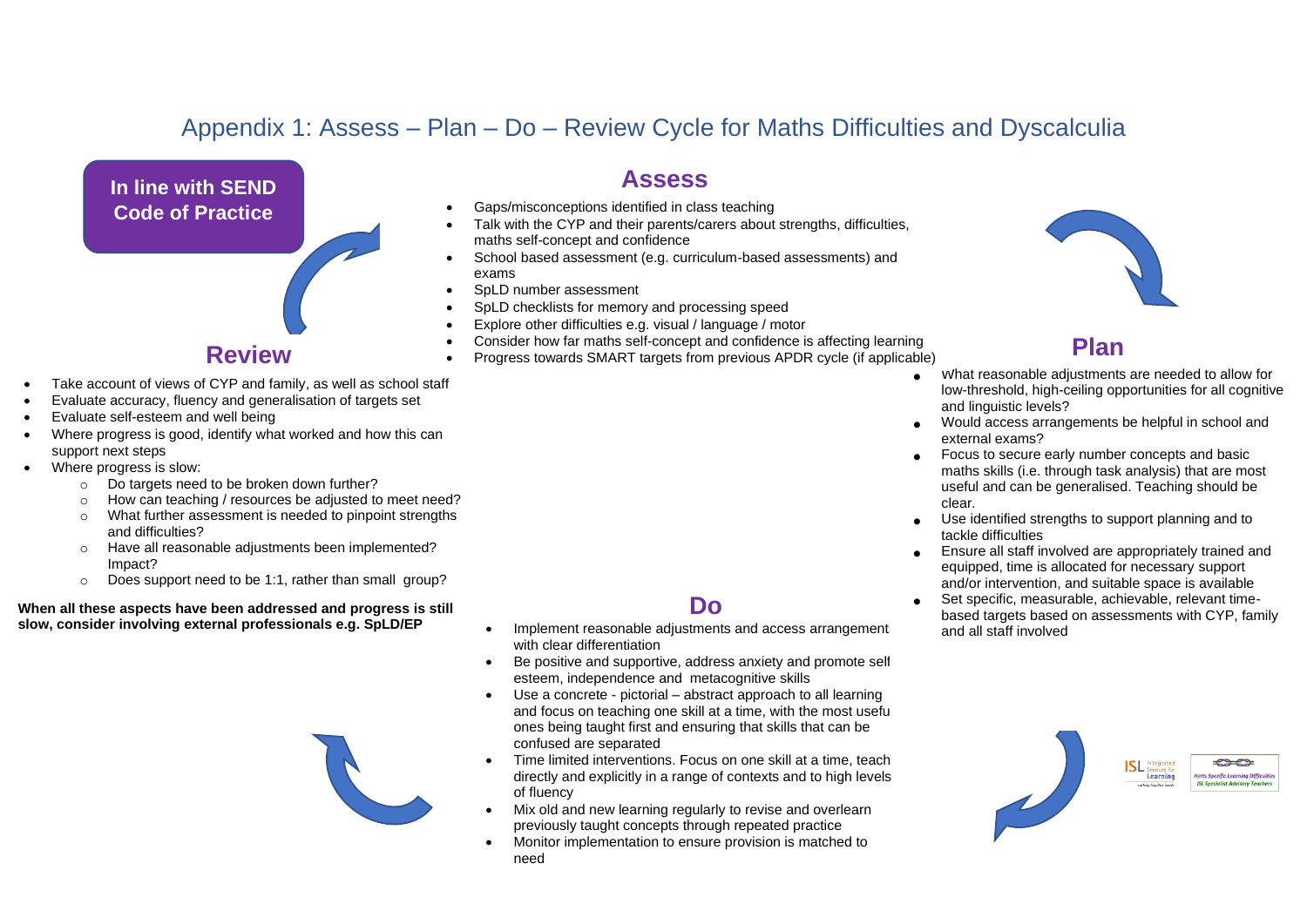# Appendix 2:Assessing for Maths Difficulties and Dyscalculia

*An assessment of maths difficulties and developmental dyscalculia is a process not an event and should happen over time, taking into account a child/young person's patterns of strength and needs.* 

*These assessments are the first steps for schools to follow if they feel that a CYP has maths difficulties. The results of these assessments should form the basis of agreed SMART targets and the strategies that are used to meet those targets (e.g. written in an Individual Education Plan/provision map).*

| Area of difficulty                                                                                                                                    | <b>School based assessments</b>                                                                                                                                                                                  |  |  |
|-------------------------------------------------------------------------------------------------------------------------------------------------------|------------------------------------------------------------------------------------------------------------------------------------------------------------------------------------------------------------------|--|--|
| A persistent difficulty in<br>understanding and acquiring skills<br>related to arithmetic and basic<br>number sense despite targeted<br>intervention; | Response over time to targeted, personalised intervention<br>through the assess $-$ plan $-$ do $-$ review process. This should be<br>delivered regularly by an experienced and / or trained member<br>of staff. |  |  |
| Explore other areas of underlying                                                                                                                     | > SpLD memory checklist                                                                                                                                                                                          |  |  |
| difficulty that could be affecting                                                                                                                    | > SpLD processing speed checklist                                                                                                                                                                                |  |  |
| progress in maths                                                                                                                                     | $\triangleright$ Visual processing checklist                                                                                                                                                                     |  |  |
|                                                                                                                                                       | Maths self-concept checklist (also Hertfordshire Steps<br>➤                                                                                                                                                      |  |  |
|                                                                                                                                                       | anxiety mapping)                                                                                                                                                                                                 |  |  |
| Difficulty understanding simple                                                                                                                       | > British Picture Vocabulary Scale<br>SpLD Baseline number assessment content and<br>$\blacktriangleright$                                                                                                       |  |  |
| number concepts                                                                                                                                       | assessment guidelines                                                                                                                                                                                            |  |  |
|                                                                                                                                                       | SpLD Baseline number assessment pupil booklet<br>➤                                                                                                                                                               |  |  |
|                                                                                                                                                       | > SpLD Baseline number assessment resources                                                                                                                                                                      |  |  |
| On-going problems learning<br>number facts and procedures,<br>performing fluent calculations, and<br>interpreting numerical information               | School-based assessments of calculation including<br>$\blacktriangleright$<br>multiplication facts including extra time as normal way of<br>working as needed                                                    |  |  |
| Number sense - the ability to<br>understand and use number and<br>the number system                                                                   | SpLD Baseline number assessment - as above<br>≻                                                                                                                                                                  |  |  |
| Subitising instant recognition of the<br>number of items in a small group<br>without counting                                                         | SpLD Baseline number assessment - as above<br>$\blacktriangleright$                                                                                                                                              |  |  |
| Symbolic and non-symbolic<br>magnitude: ability to discriminate<br>quantity in symbols (i.e. maths<br>words and digits) or pictorially.               | > SpLD Supplementary magnitude assessment<br>Ongoing observation<br>➤                                                                                                                                            |  |  |

#### **School Assessments available on the Local Offer**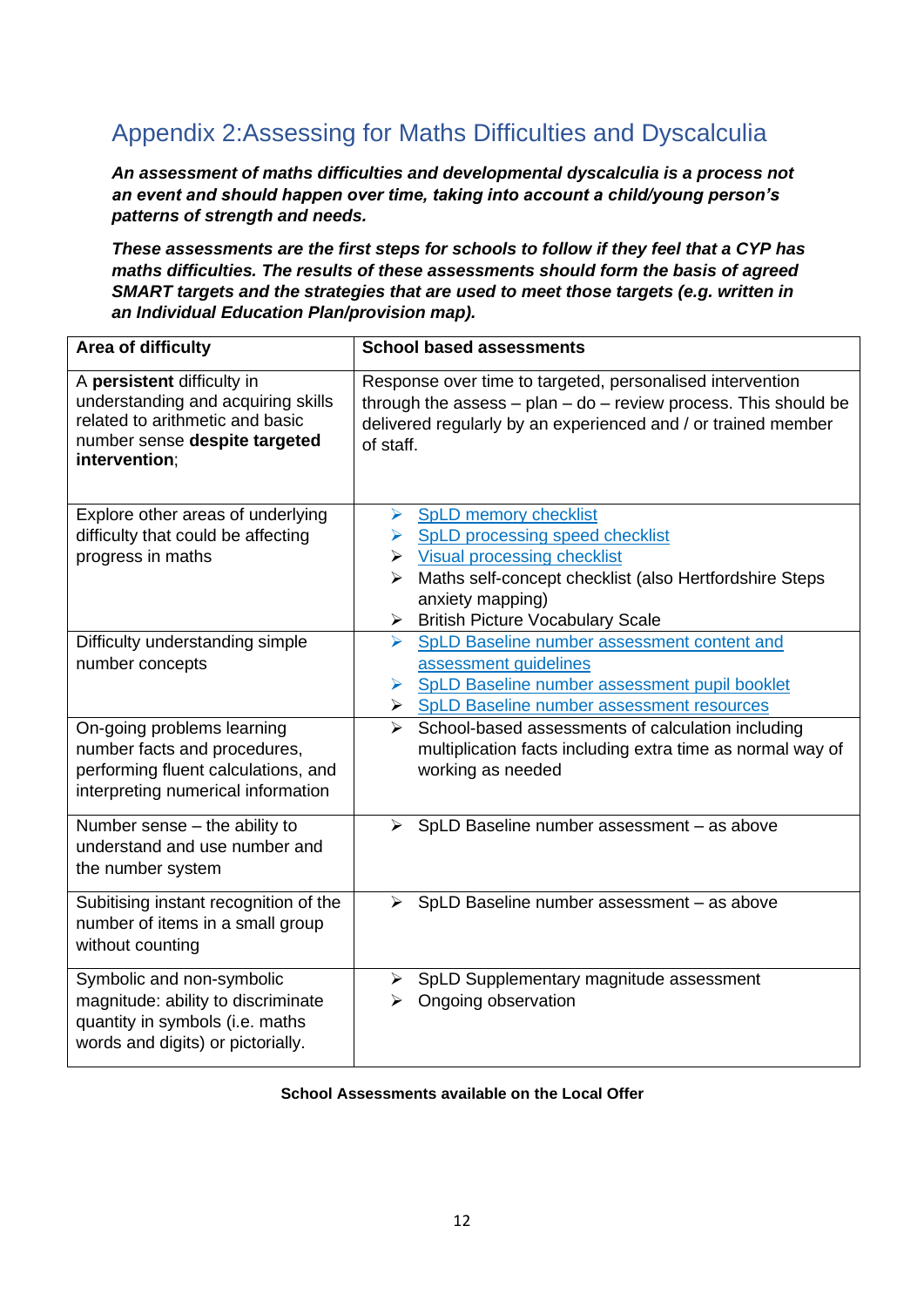# Appendix 3: Hertfordshire Targeted Services Offer – Summary - Specific Learning Difficulties (SpLD)

This 3-level model includes guidance on the identification and assessment of specific maths difficulties and dyscalculia, who should undertake such assessments and the recommended waves of provision.

Level 1 – Monitoring of progress – teachers. Level 2 – Skills assessment. Level 3 – Comprehensive assessment.

| <b>UNIVERSAL SPLD -</b><br><b>LEARNER PROFILE</b>                                                                                                                                                                                                                                                                                                                                                                                                                                                                                                                  | <b>UNIVERSAL - SCHOOL</b>                                                                                                                                                                                                                                                                                                                                                                                                                                                                                                                      | <b>UNIVERSAL - SEND SAS</b>                                                                                                                                                                                                                                                                                                                                                                                                                                                                                                                               | <b>IDENTIFYING maths</b><br>difficulties and dyscalculia                                                                                                                                                                                                                                                                                                                                                                                                                                                                                                                                                                                                                                                                                                                                                                                                                                                                                                 |
|--------------------------------------------------------------------------------------------------------------------------------------------------------------------------------------------------------------------------------------------------------------------------------------------------------------------------------------------------------------------------------------------------------------------------------------------------------------------------------------------------------------------------------------------------------------------|------------------------------------------------------------------------------------------------------------------------------------------------------------------------------------------------------------------------------------------------------------------------------------------------------------------------------------------------------------------------------------------------------------------------------------------------------------------------------------------------------------------------------------------------|-----------------------------------------------------------------------------------------------------------------------------------------------------------------------------------------------------------------------------------------------------------------------------------------------------------------------------------------------------------------------------------------------------------------------------------------------------------------------------------------------------------------------------------------------------------|----------------------------------------------------------------------------------------------------------------------------------------------------------------------------------------------------------------------------------------------------------------------------------------------------------------------------------------------------------------------------------------------------------------------------------------------------------------------------------------------------------------------------------------------------------------------------------------------------------------------------------------------------------------------------------------------------------------------------------------------------------------------------------------------------------------------------------------------------------------------------------------------------------------------------------------------------------|
| The learner is working<br>generally within or just<br>below age related<br>expectations. Some<br>difficulties with learning may<br>include some<br>misconceptions and/or<br>taking longer to understand<br>new concepts.<br>Difficulties may be specific<br>to one aspect of learning.                                                                                                                                                                                                                                                                             | $\bullet$<br>A broad and balanced<br>curriculum is planned<br>for all pupils and the<br>school is flexible in<br>adapting the core offer<br>to meet needs of all<br>pupils.<br>$\bullet$<br>Opportunities are<br>provided for small group<br>work based on<br>identified need.<br>High quality teaching,<br>differentiated for<br>individual pupils, is the<br>first step in responding<br>to pupils who have or<br>may have SpLD in<br>addition to<br>environmental<br>considerations.                                                        | • Access to resources to<br>support specific learning<br>difficulties via resource<br>centres.<br>• Telephone consultation<br>for quick queries re:<br>SpLD e.g. advice re:<br>resources or general<br>strategies for SpLD.<br>Background information<br>$\bullet$<br>on specific learning<br>difficulties for school staff<br>available via<br>professionals' web pages<br>on Herts Local Offer.<br>Access to County wide<br>training delivered by ISL<br>to raise awareness of<br>issues relating to SpLD<br>and strategies to support<br>difficulties. | Level 1<br>At this stage, it is class<br>teachers who identify maths<br>difficulties. They will notice<br>individual differences and<br>adjust their teaching. They<br>will also be aware of the<br>possibility that some<br>children and young people<br>may have specific maths<br>difficulties and dyscalculia.<br>Class teachers will discuss<br>concerns with parents /<br>carers and explain that the<br>possibility of specific maths<br>difficulties will be explored<br>with more specialist school<br>colleagues e.g. SENCo in<br>the light of the child and<br>young person's response<br>to maths interventions and<br>taking account of Herts<br>SpLD online information<br>and support.<br>Class teachers will also<br>explain to parents / carers<br>the interventions that are<br>being put in place using the<br>$assess - plan - do review$<br>cycle and will work with<br>families to ensure there are<br>no underlying difficulties. |
| <b>UNIVERSAL PLUS -</b><br><b>SpLD LEARNER PROFILE</b>                                                                                                                                                                                                                                                                                                                                                                                                                                                                                                             | <b>UNIVERSAL PLUS -</b><br><b>SCHOOL</b>                                                                                                                                                                                                                                                                                                                                                                                                                                                                                                       | <b>UNIVERSAL PLUS -</b><br><b>SEND SAS</b>                                                                                                                                                                                                                                                                                                                                                                                                                                                                                                                | <b>IDENTIFYING maths</b><br>difficulties and dyscalculia                                                                                                                                                                                                                                                                                                                                                                                                                                                                                                                                                                                                                                                                                                                                                                                                                                                                                                 |
| The learner is working just<br>below age related<br>expectations in specific<br>curriculum areas and<br>progress is limited in<br>specific areas of learning<br>and development. At the<br>lower end of the average<br>range for attainment with<br>some difficulties relating to<br>SpLD using Herts SpLD<br>Outreach assessments or<br>similar. Low level<br>difficulties in the<br>acquisition/use of reading,<br>spelling, writing,<br>handwriting and numeracy<br>skills. Learner may<br>experience some difficulties<br>with pace of curriculum<br>delivery. | Some additional and/or<br>different provision<br>enhances the core offer.<br>TAs are used flexibly so<br>that the teacher can focus<br>on individuals and<br>groups.<br>Activities and time built<br>into lesson planning to<br>give opportunities for<br>pupils to work on their<br>own targets.<br>Alternative forms of<br>$\bullet$<br>recording routinely<br>offered and used: ppts,<br>oral presentation, mind<br>maps, vocabulary<br>pictures/lists etc.<br>Progress in interventions<br>is recorded and shared<br>with teachers so that | Provision of SpLD<br>٠<br>baseline assessments to<br>support the assess -<br>$plan - do - review cycle$<br>in schools.<br><b>Accredited training</b><br>$\bullet$<br>relating to pupils with<br>specific learning<br>difficulties for school staff<br>in partnership with<br>external agencies.                                                                                                                                                                                                                                                           | Level 1<br>At this stage, it is class<br>teachers who identify maths<br>difficulties. They will notice<br>individual differences and<br>adjust their teaching. They<br>will also be aware of the<br>possibility that some<br>children and young people<br>may have specific maths<br>difficulties and dyscalculia.<br>Class teachers will discuss<br>concerns with parents /<br>carers and explain that the<br>possibility of specific maths<br>difficulties will be explored<br>with more specialist school<br>colleagues e.g. SENCo in<br>the light of the child and<br>young person's response<br>to maths interventions and                                                                                                                                                                                                                                                                                                                          |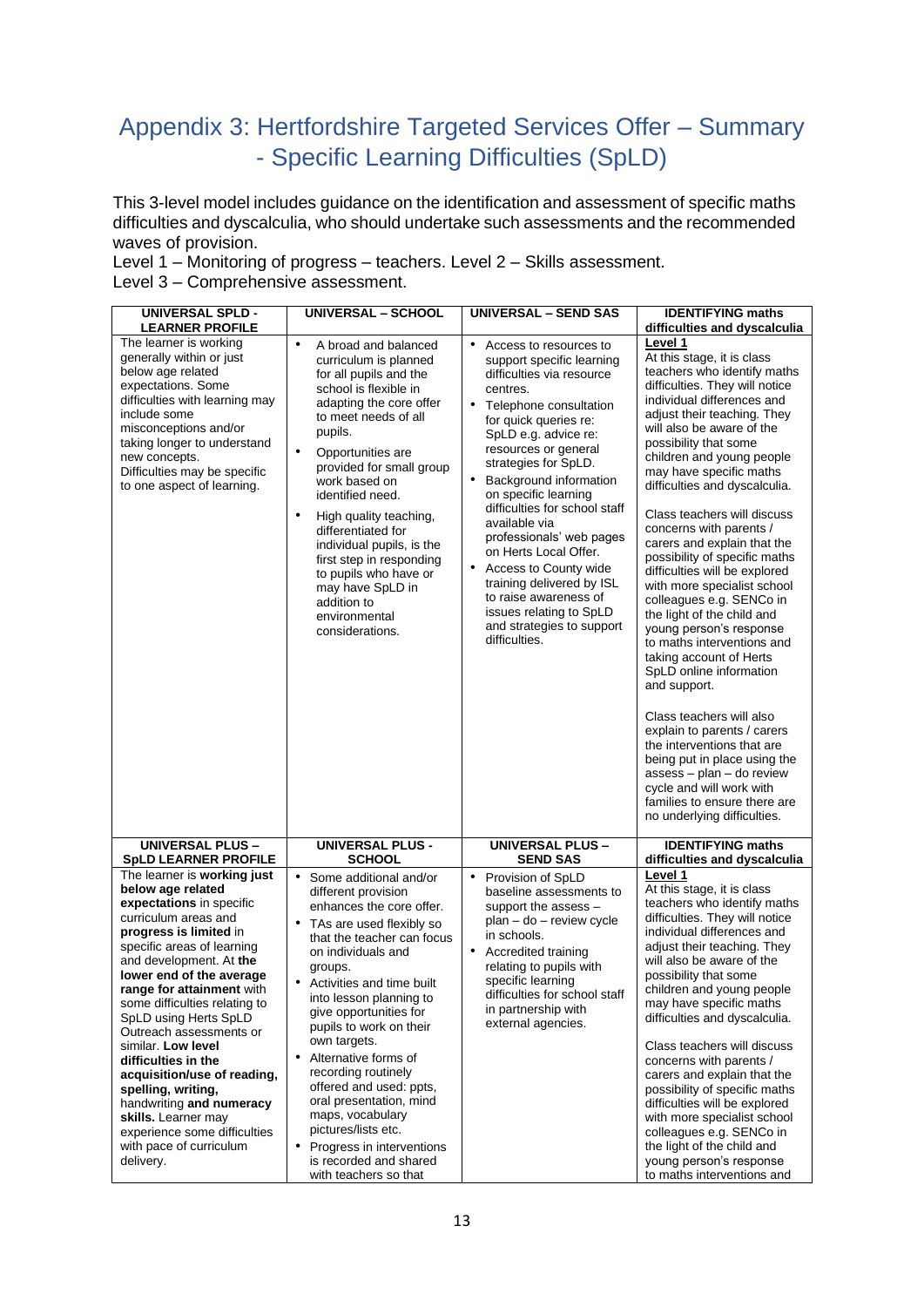|                                                                                                                                                                                                                                                                                                                                                                                                                                                                                                                                                                                                                                                                                                                                                                                      | learning is transferred,<br>and focussed teaching<br>can be planned to<br>address any difficulties.                                                                                                                                                                                                                                                                                                                                                                                                                                                                                                                                                                                  |                                                                                                                                                                                                                                                                                                                                                                                                                                                                                                                                                                                                                                         | taking account of Herts<br>SpLD online information<br>and support.<br>Class teachers will also<br>explain to parents / carers<br>the interventions that are<br>being put in place using the<br>assess - plan - do review<br>cycle and will work with<br>families to ensure there are                                                                                                                                                                                                                                                                                                                                                                                                                                                              |
|--------------------------------------------------------------------------------------------------------------------------------------------------------------------------------------------------------------------------------------------------------------------------------------------------------------------------------------------------------------------------------------------------------------------------------------------------------------------------------------------------------------------------------------------------------------------------------------------------------------------------------------------------------------------------------------------------------------------------------------------------------------------------------------|--------------------------------------------------------------------------------------------------------------------------------------------------------------------------------------------------------------------------------------------------------------------------------------------------------------------------------------------------------------------------------------------------------------------------------------------------------------------------------------------------------------------------------------------------------------------------------------------------------------------------------------------------------------------------------------|-----------------------------------------------------------------------------------------------------------------------------------------------------------------------------------------------------------------------------------------------------------------------------------------------------------------------------------------------------------------------------------------------------------------------------------------------------------------------------------------------------------------------------------------------------------------------------------------------------------------------------------------|---------------------------------------------------------------------------------------------------------------------------------------------------------------------------------------------------------------------------------------------------------------------------------------------------------------------------------------------------------------------------------------------------------------------------------------------------------------------------------------------------------------------------------------------------------------------------------------------------------------------------------------------------------------------------------------------------------------------------------------------------|
| <b>TARGETED - SpLD</b>                                                                                                                                                                                                                                                                                                                                                                                                                                                                                                                                                                                                                                                                                                                                                               | <b>TARGETED - SCHOOL</b>                                                                                                                                                                                                                                                                                                                                                                                                                                                                                                                                                                                                                                                             | <b>TARGETED - SEND</b>                                                                                                                                                                                                                                                                                                                                                                                                                                                                                                                                                                                                                  | no underlying difficulties.<br><b>IDENTIFYING maths</b>                                                                                                                                                                                                                                                                                                                                                                                                                                                                                                                                                                                                                                                                                           |
| <b>LEARNER PROFILE</b>                                                                                                                                                                                                                                                                                                                                                                                                                                                                                                                                                                                                                                                                                                                                                               |                                                                                                                                                                                                                                                                                                                                                                                                                                                                                                                                                                                                                                                                                      | <b>SAS</b>                                                                                                                                                                                                                                                                                                                                                                                                                                                                                                                                                                                                                              | difficulties and dyscalculia                                                                                                                                                                                                                                                                                                                                                                                                                                                                                                                                                                                                                                                                                                                      |
| <b>Persistent difficulties in</b><br>the acquisition/use of<br>literacy/numeracy skills<br>and there is evidence of<br>an increasing gap<br>between their<br>performance and age-<br>related expectations.<br>Progress is slow and<br>ongoing tailored<br>additional support is<br>required to ensure<br>progress and/or access to<br>the curriculum. Below<br>average range for<br>attainment and evidence<br>of ongoing difficulties<br>relating to SpLD using<br>Herts SpLD Outreach<br>assessments or similar.<br>There may be co-<br>occurring difficulties e.g.<br>independence and<br>organisation.                                                                                                                                                                           | • Assessment using SpLD<br>resources (or similar) to<br>identify strengths and<br>difficulties and to plan for<br>learning.<br>• On-going opportunities<br>for 1:1 support focused<br>on targets in relation to<br>SpLD assessments and<br>following SpLD Outreach<br>advice (appropriate<br>records kept).<br>• Routine opportunities for<br>overlearning and practice<br>of basic skills on a<br>regular basis.<br>• Regular monitoring and<br>evaluation of programmes<br>to measure outcomes<br>against starting points.                                                                                                                                                         | Service request for<br>named, issues focused<br>consultation/advice (up to<br>one term) - SpLD SAS<br>support may include:<br>• Support for schools to<br>select and interpret SpLD<br>assessments and results<br>and use these to set and<br>review precise short-term<br>targets relating to<br>identified learning<br>difficulties.<br>• Advice in relation to<br>Service Request<br>regarding classroom<br>strategies/resources.<br>• Support to implement<br>targeted interventions<br>through advice, exemplar<br>teaching and<br>observation.<br>• Core training with up to<br>date evidence or<br>research-based<br>programmes. | Level <sub>2</sub><br>The class teacher and<br>SENCo assess the child and<br>young person's difficulties<br>and response to<br>intervention. The main<br>purpose of assessments<br>undertaken at this level is to<br>plan further teaching in the<br>expectation that it will<br>significantly advance the<br>child and young person's<br>progress.<br>However, in many cases the<br>teachers will consider<br>whether or not the CYP<br>'appears to have specific<br>maths difficulties' and<br>discuss their emerging view<br>with the child and young<br>person's parents.<br>The main decision being<br>made is about what more<br>should be done to counter<br>the particular difficulties the<br>child and young person is<br>experiencing. |
| <b>ARGETED PLUS</b><br><b>SPLD LEARNER PROFILE</b>                                                                                                                                                                                                                                                                                                                                                                                                                                                                                                                                                                                                                                                                                                                                   | <b>TARGETED PLUS -</b><br><b>SCHOOL</b>                                                                                                                                                                                                                                                                                                                                                                                                                                                                                                                                                                                                                                              | <b>TARGETED PLUS -</b><br><b>SEND SAS</b>                                                                                                                                                                                                                                                                                                                                                                                                                                                                                                                                                                                               | <b>IDENTIFYING maths</b><br>difficulties and dyscalculia                                                                                                                                                                                                                                                                                                                                                                                                                                                                                                                                                                                                                                                                                          |
| Progress is very<br>limited, despite evidence<br>or appropriate and<br>sustained support in<br>school following SpLD<br><b>Specialist Teacher</b><br>advice. The learner is<br>operating at a level well<br>below age related<br>expectations and there<br>is evidence of an<br>increasing gap between<br>them and their peers and<br>s/he may be showing<br>signs of frustration or loss<br>of self-esteem.<br>Well below average range<br>$(SS 70 – 79)$ for skills such<br>as working memory,<br>processing speed or<br>indicated by other relevant<br>assessments. Significant<br>and persistent difficulties<br>in the acquisition of<br>literacy/numeracy skills.<br>Possibly some complexity of<br>other needs. Significant<br>difficulties with<br>organisational skills and | • An individualised learning<br>programme is developed<br>with support from SpLD<br>Outreach Service and<br>SENCo. This is overseen<br>by qualified and<br>experienced teachers and<br>TAs are directed.<br>Daily opportunities for 1:1<br>support focused on<br>specific targets plus<br>opportunities for 1:1/small<br>group work based on<br>identified needs.<br>Intensive and varied<br>opportunities are<br>provided to develop<br>automaticity in reading<br>and writing or number<br>skills.<br>• Assistive technology is<br>used to support learning<br>where appropriate.<br>• Manage access<br>arrangements for internal<br>and external examinations<br>and assessments. | <b>Service Request for</b><br>named, personalised<br>assessment and advice<br>(time limited, up to one-<br>year max) - SpLD SAS<br>support may include:<br>• The specialist teacher<br>undertakes further<br>assessments to identify<br>strengths and difficulties,<br>seeks views of learner<br>and family and takes<br>account of relevant<br>external reports.<br>Tailored advice/report<br>٠<br>enables school to<br>understand difficulties,<br>regularly set and review<br>longer term targets and<br>take effective action<br>through personalised<br>time-limited intervention<br>programme.                                    | Level 3<br>Appropriately qualified<br>professionals, (when<br>involved) in consultation<br>with parents and the<br>CYP's class teacher, may<br>make a decision as to<br>whether or not the child<br>and young person has<br>specific maths difficulties<br>or dyscalculia in<br>accordance with the<br>Hertfordshire definition of<br>number difficulties and<br>dyscalculia<br>The professionals regarded<br>as 'appropriately qualified'<br>should be those who are<br>identified as such i.e. be<br>appropriately qualified and<br>experienced members of<br>school staff, psychologists<br>or specialist ISL SpLD<br>teachers.                                                                                                                |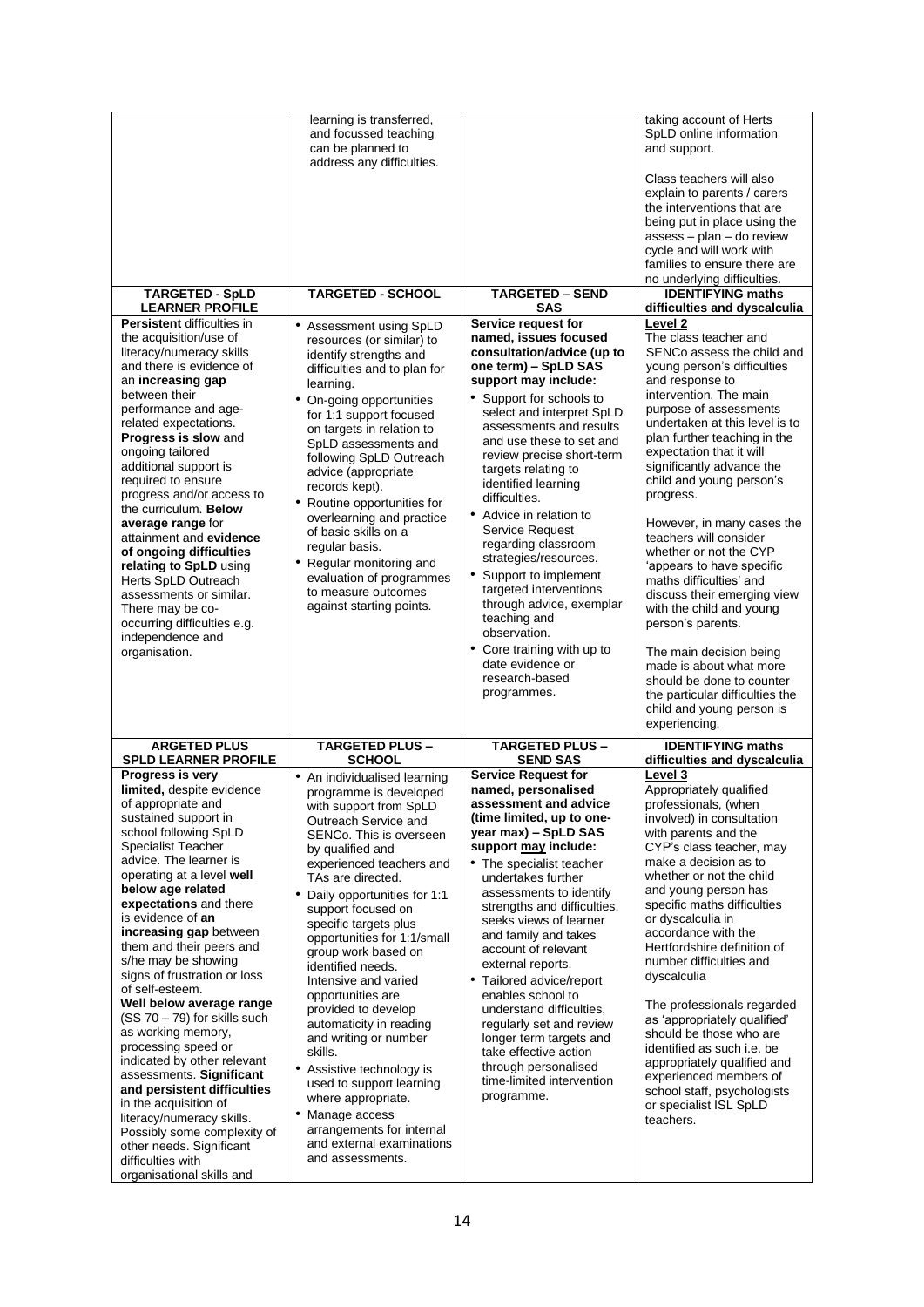| independent learning may<br>be present.                                                                                                                                                                                                                                                                                                                                                                                                    |                                                                                                                                                                                                                                                                                                                                                                                                                                                                                                                                                                                                                                                                                                                                |                                                                                                                                                                                                                                                                                                                                                                                                                                                                                                                                                                                                                                                                                                                                                                                                                                                                                                                                                                       |                                                                                                                                                                                                                                                                                                                                                                                                                                                                                                                                                                                                                                                                                                                                                                                                                              |
|--------------------------------------------------------------------------------------------------------------------------------------------------------------------------------------------------------------------------------------------------------------------------------------------------------------------------------------------------------------------------------------------------------------------------------------------|--------------------------------------------------------------------------------------------------------------------------------------------------------------------------------------------------------------------------------------------------------------------------------------------------------------------------------------------------------------------------------------------------------------------------------------------------------------------------------------------------------------------------------------------------------------------------------------------------------------------------------------------------------------------------------------------------------------------------------|-----------------------------------------------------------------------------------------------------------------------------------------------------------------------------------------------------------------------------------------------------------------------------------------------------------------------------------------------------------------------------------------------------------------------------------------------------------------------------------------------------------------------------------------------------------------------------------------------------------------------------------------------------------------------------------------------------------------------------------------------------------------------------------------------------------------------------------------------------------------------------------------------------------------------------------------------------------------------|------------------------------------------------------------------------------------------------------------------------------------------------------------------------------------------------------------------------------------------------------------------------------------------------------------------------------------------------------------------------------------------------------------------------------------------------------------------------------------------------------------------------------------------------------------------------------------------------------------------------------------------------------------------------------------------------------------------------------------------------------------------------------------------------------------------------------|
| <b>SPECIALIST SpLD</b><br><b>LEARNER PROFILE</b>                                                                                                                                                                                                                                                                                                                                                                                           | <b>SPECIALIST - SCHOOL</b>                                                                                                                                                                                                                                                                                                                                                                                                                                                                                                                                                                                                                                                                                                     | <b>SPECIALIST - SEND</b><br><b>SAS</b>                                                                                                                                                                                                                                                                                                                                                                                                                                                                                                                                                                                                                                                                                                                                                                                                                                                                                                                                | <b>IDENTIFYING maths</b><br>difficulties and dyscalculia                                                                                                                                                                                                                                                                                                                                                                                                                                                                                                                                                                                                                                                                                                                                                                     |
| Learner may have an EHCP<br>which indicates specific<br>learning difficulties. The<br>learner will experience<br>significant, complex,<br>persistent and enduring<br>specific learning difficulties.<br><b>Significantly below</b><br>average range for<br>attainment and skills related<br>to SpLD e.g. working<br>memory, phonological skills,<br>processing speed or<br>indicated by other relevant<br>assessments with SS below<br>70. | • Curriculum planning<br>reflects levels of<br>achievement.<br>• Substantial adaptations<br>may be required in at<br>least the core subjects<br>to allow the learner to<br>work and be assessed<br>on programmes of study<br>appropriate to the<br>learner rather than the<br>key stage.<br>• An individualised learning<br>programme is developed<br>with support from the<br>SENCo and advice from<br>education and<br>noneducation<br>professionals as<br>appropriate.<br>• Qualified and<br>experienced teachers<br>oversee and direct TAs<br>to deliver aspects of the<br>programme acting on<br>advice from external<br>specialists.<br>• Frequent opportunities<br>for small group work<br>based on identified<br>need. | Service request for<br>named, personalised<br>assessment and advice<br>(longer term) - SpLD SAS<br>support may include:<br>The specialist teacher<br>undertakes further<br>assessments as required<br>to identify strengths and<br>difficulties, seeks views<br>of learner and family and<br>takes account of relevant<br>external reports.<br>Tailored advice enables<br>$\bullet$<br>school to understand<br>difficulties and take<br>effective action through:<br>O personalised<br>intervention<br>programme;<br>O advice for parents<br>enables support at<br>home;<br>O exemplar teaching<br>and modelling of<br>interventions.<br>resources and<br>strategies and<br>assistive<br>technologies;<br>O CPD from specialist<br>staff ensures that<br>mainstream staff<br>have understanding<br>of SpLD related to<br>learner:<br>O specialist teacher<br>supports school in<br>ongoing reviews of<br>progress against<br>targets set and<br>personalised support. | In most cases pupils at<br>specialist support will have<br>had a range of needs and<br>strengths identified but<br>where appropriate level 3<br>will also be applicable<br>Level 3<br>Appropriately qualified<br>specialist teachers and<br>other professionals, (when<br>involved) in consultation<br>with parents and the CYP's<br>class teacher, may make a<br>decision on whether or not<br>the child and young person<br>has specific maths<br>difficulties or dyscalculia in<br>accordance with the<br>Hertfordshire definition of<br>developmental dyscalculia.<br>The professionals regarded<br>as 'appropriately qualified'<br>should be those who are<br>identified as such i.e. be<br>appropriately<br>qualified and experienced<br>members of school staff,<br>psychologists or specialist<br>ISL SpLD teachers. |

**See Hertfordshir[e Local Offer](https://www.hertfordshire.gov.uk/microsites/local-offer/conditions/conditions.aspx) [fo](https://www.hertfordshire.gov.uk/microsites/local-offer/conditions/conditions.aspx)r further information.**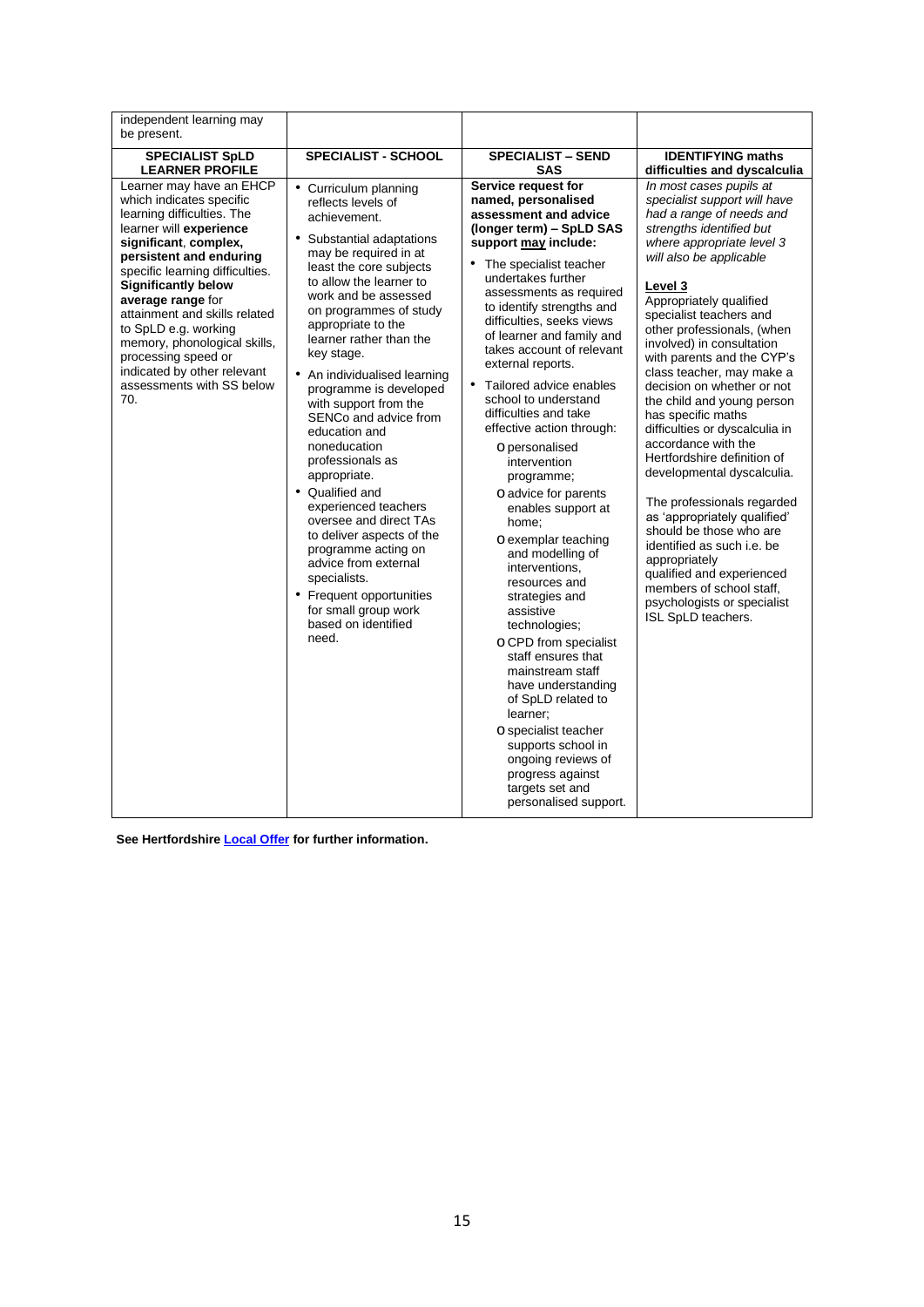# Appendix 4: Inclusive Classrooms for Specific Learning **Difficulties**

#### **Practical Resources**

- **Prompt cards** e.g. bpd, simple / complex sounds, letter / digit formation, sentence starters, worked examples of key punctuation
- High frequency **word lists** easily available (appropriate to key stage/pupil/subject)
- **Resources for writing,** e.g. alphabet strip lower and upper case, range of pens, pencils, grips and sloping boards available as required
- **Resources for spelling** e.g. phoneme and syllable frames, mini whiteboards, spelling journals, range of dictionaries as appropriate, ask SIRI etc.
- **Scaffolding** available e.g. problem-solving grids, writing frames
- Trays, cupboards, drawers clearly **labelled with picture prompt** if possible and **colour coded**
- All pupils reminded and encouraged to use a range of **1st hand equipment**  readily available. (e.g. number lines, Numicon, 100 squares, Dienes, word mats, electronic spell checkers etc).
- **Visual timetable** and **memory prompts** (e.g. sticky notes, individual whiteboards, jottings) to promote independence
- **Reduce glare on IWB** and experiment with **pastel backgrounds** for visual comfort**. Write clearly** and **use colour / layout** to organise information for easy access.

#### **The Learning Environment**

- Opportunities for children to work in a range of **groupings**; **seating** carefully planned; **distraction free** working space available.
- Arrangements in place (e.g. buddying, adult support, pre teaching, talk partners) to enable all children to **access learning**
- **Effort** as well as achievement clearly valued
- Clear messages (written as well as oral) promoting **positive learning behaviours** to encourage resilience and allow all pupils to learn from mistakes
- **Appropriate behaviour** (including learning behaviours) noticed, praised and reinforced
- **Independence in learning** is actively promoted learners develop self-help strategies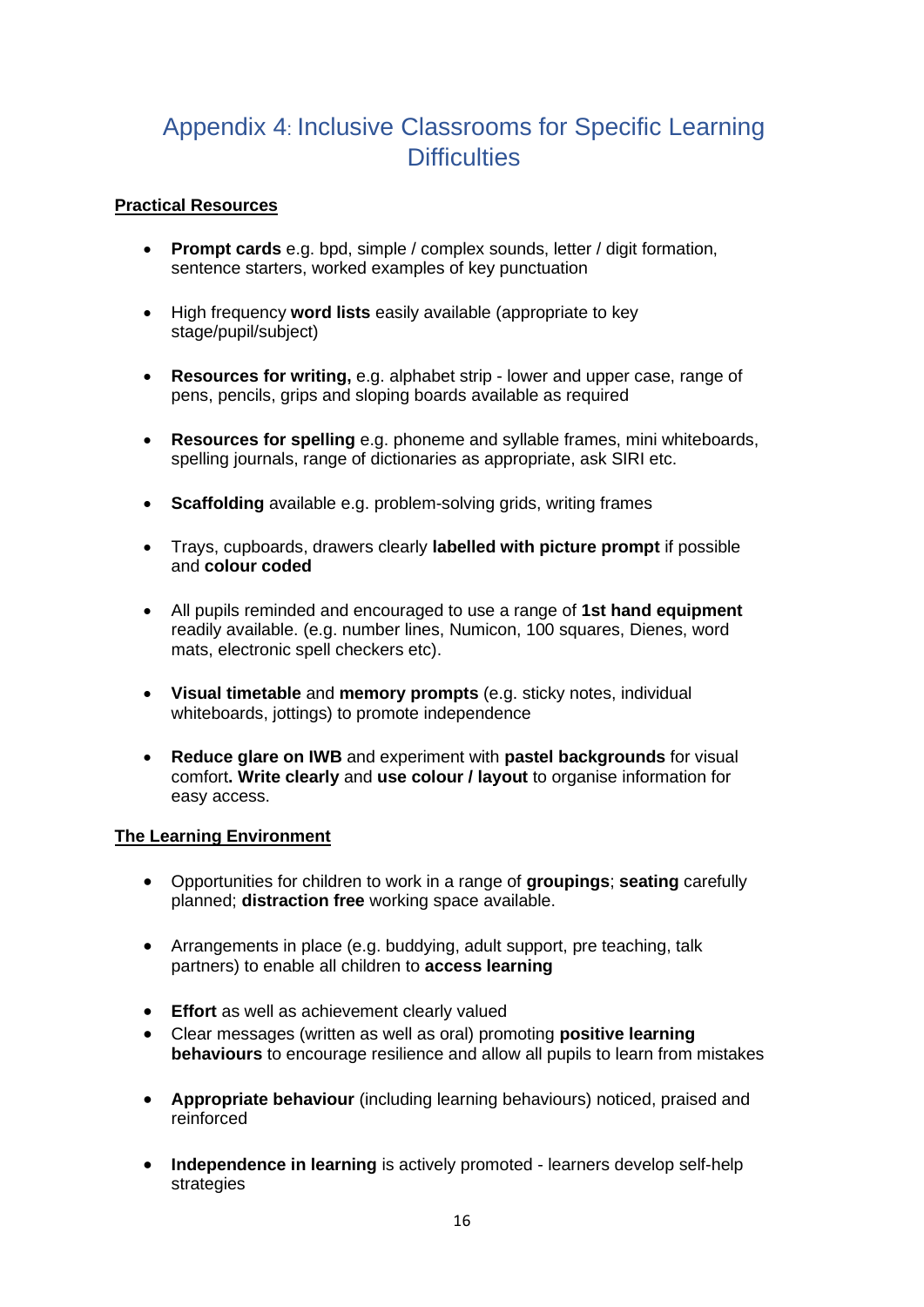- **Additional adults** promote independence, protect self-esteem and increase pupils' inclusion within their peer group
- A selection of **reading books** available (including high interest, low reading age texts)

#### **Day to day strategies**

- Learning objectives and date on **stickers or scribed** for pupils who have difficulty copying or short date available on board for pupils with writing or copying difficulties
- **Paper stand** for pupils with visual tracking / working memory difficulties when copying or working from text is essential –avoid all unnecessary copying
- **Copies of text** available to highlight/ underline / annotate as well as read from board
- All **board writing and labels** in line with school handwriting policy
- Use of **spelling strategies** and organisational strategies e.g. **mind mapping**  demonstrated regularly by adults during lessons
- All pupils can **see and hear** the teacher and any resources in use
- **Displays are uncluttered and include** key vocabulary, steps to success, examples of good work (variety of levels) picture stimulus, questions to engage
- Adults speak clearly, **sum up regularly** and **check understanding** during lessons
- Give **instructions in the order of tasks** and provide **written versions of multi-step** directions. Use **working walls** to support with steps to progress, children's work as well as adults.
- **New vocabulary** clarified, written up, displayed, returned to, modelled in use pre teach key vocabulary and texts where necessary
- Provide **texts appropriate to reading abilities**, **read instructions aloud** if needed, encourage **paired reading**, do not ask learners to read aloud (unless they want to) and **check comprehension** through summary, prediction and clarification
- Effective **use of ICT** as an access strategy (e.g. on-screen word bars, predictive word processing, speech to text) and build in opportunities to learn keyboarding skills
- Opportunities are provided for **alternative forms of recording** e.g. scribed/ word processed/ photographs, recorders etc.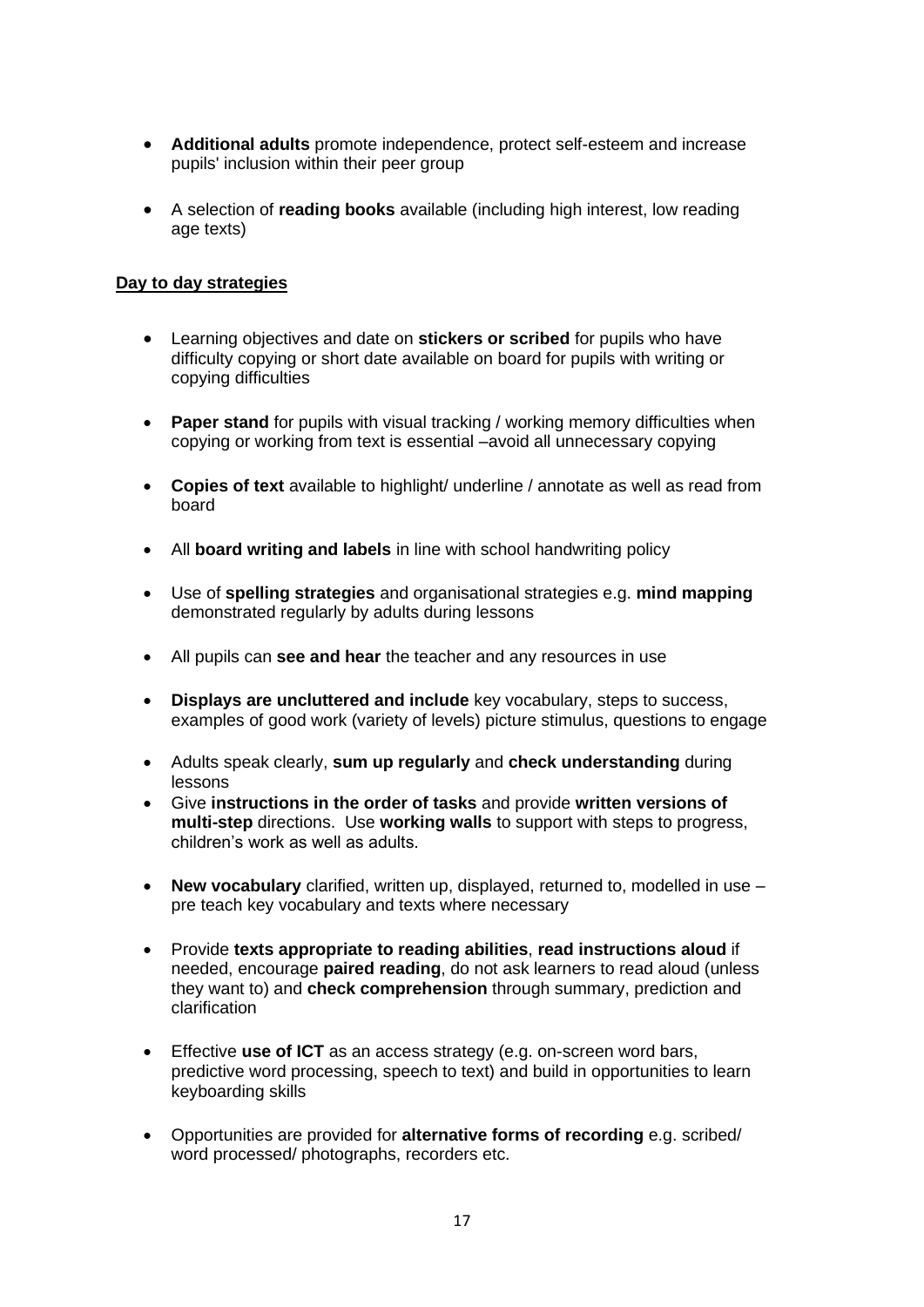- **Expectations** e.g. outcomes and time available **made clear** and **adjusted to need**
- Differentiated lesson **planning** shows opportunities for all children to work with teacher as well as TA and takes account of range of learning preferences
- **'Stickability**' of new learning facilitated by range of strategies e.g. metaphor, analogy, colour, humour, drama, 1<sup>st</sup> hand experiences - links made to new learning and 'bigger picture' of learning journey
- Adults and learners aware of **strengths as well as difficulties**, **targets** set and **progress** towards these
- Range of sensitive opportunities and methods for **self /peer assessment**  during the lesson as well as at the end
- **Questions** pitched to challenge pupils at all levels, **thinking time / opportunities to make jottings** built in as needed
- **Range of opportunities for pupils to contribute** e.g. making suggestions from which the children can choose, speculating, making a personal contribution from own experience
- **Marking** in line with school policy comments read aloud to learners if necessary and time allowed to respond to marking. Mark for content rather than spelling where appropriate, and identify most helpful words e.g. high frequency, to address in spelling practice.
- **Homework** differentiated and recorded clearly for learners with reading / writing difficulties
- **Instructions** clear, chunked with numbered, written reminders and / or opportunities for pupils to repeat and clarify
- **Worksheets** have clear font, lines/ paragraphs numbered (both ends), information chunked e.g. questions interspersed with text if possible, include diagrams, picture clues and bullet points, copied on cream or pale pastel colours if needed, double line spaced if necessary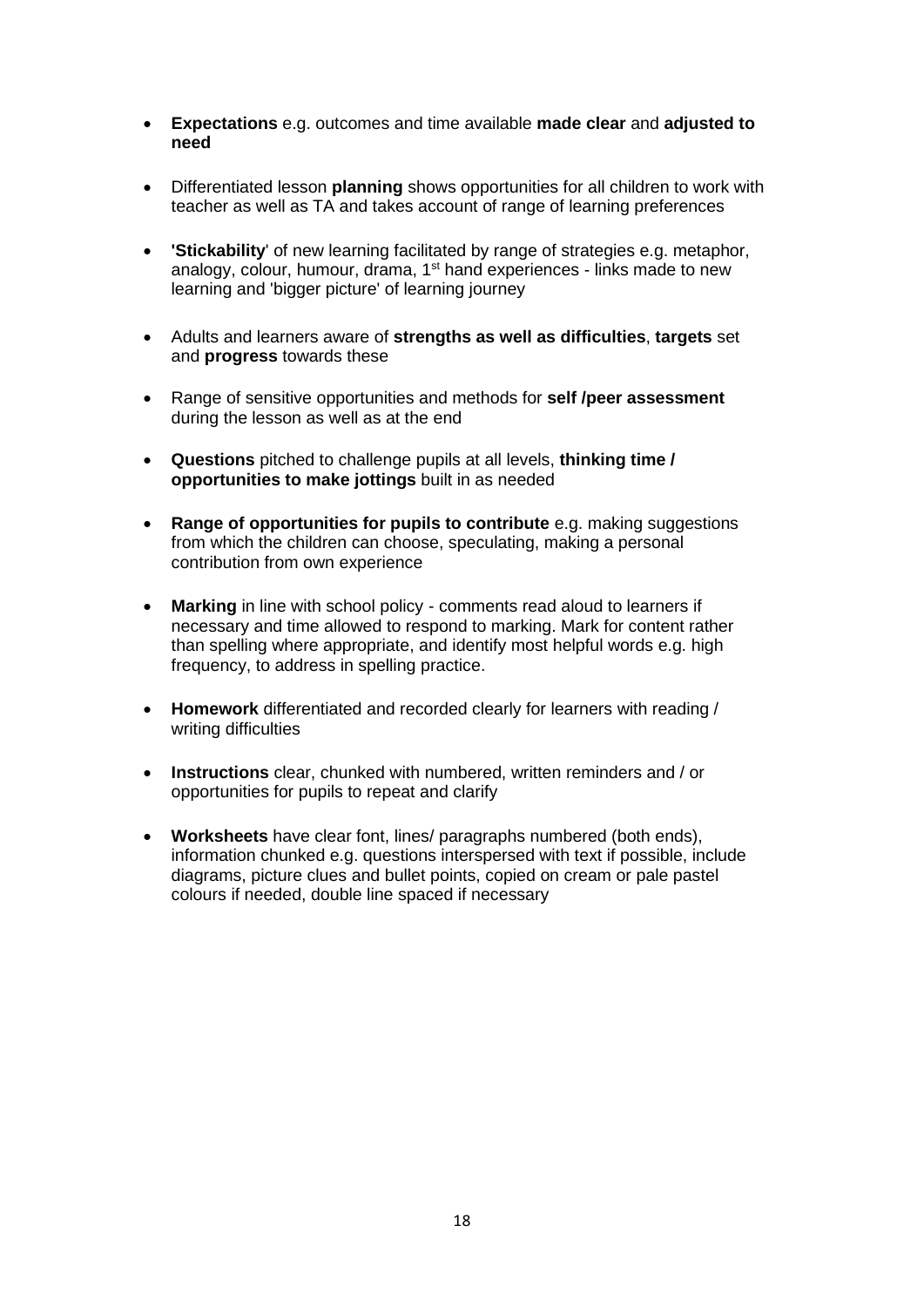# Appendix 5: Behaviours to Encourage



**Calm**: Remember the adult is a key factor in conveying anxiety to pupils – so think about your own anxiety levels prior to a session and be aware of how this may transfer to pupils you are working with. Breathing activities will support calmness at a physiological level.

**Curious**: Open questions are key – try not to shut down questions by focusing on just getting the right answer. Metacognitive questioning will support a more thoughtful approach and strategy to problem solving.

**Co-operative**: Encourage talk between pairs during the problem solving and in whole group discussions when reflecting of their approaches. Support pupils to model how they arrived at an answer with others in the group. Support reflection of what went right and how they could improve their approach or strategy next time. Encourage peers to give feedback on each other.

**Comical**: Keep the atmosphere light and not too serious so that pupils feel motivated to come to sessions. Try and support understanding that maths is fun and relevant to the pupils outside the classroom in their daily life.

**Confident**: provide feedback based on what they have done well – be specific and use examples of what they did well. Try not too generous with just general feedback like "well done". Encourage the use of self-talk and self-coping statements.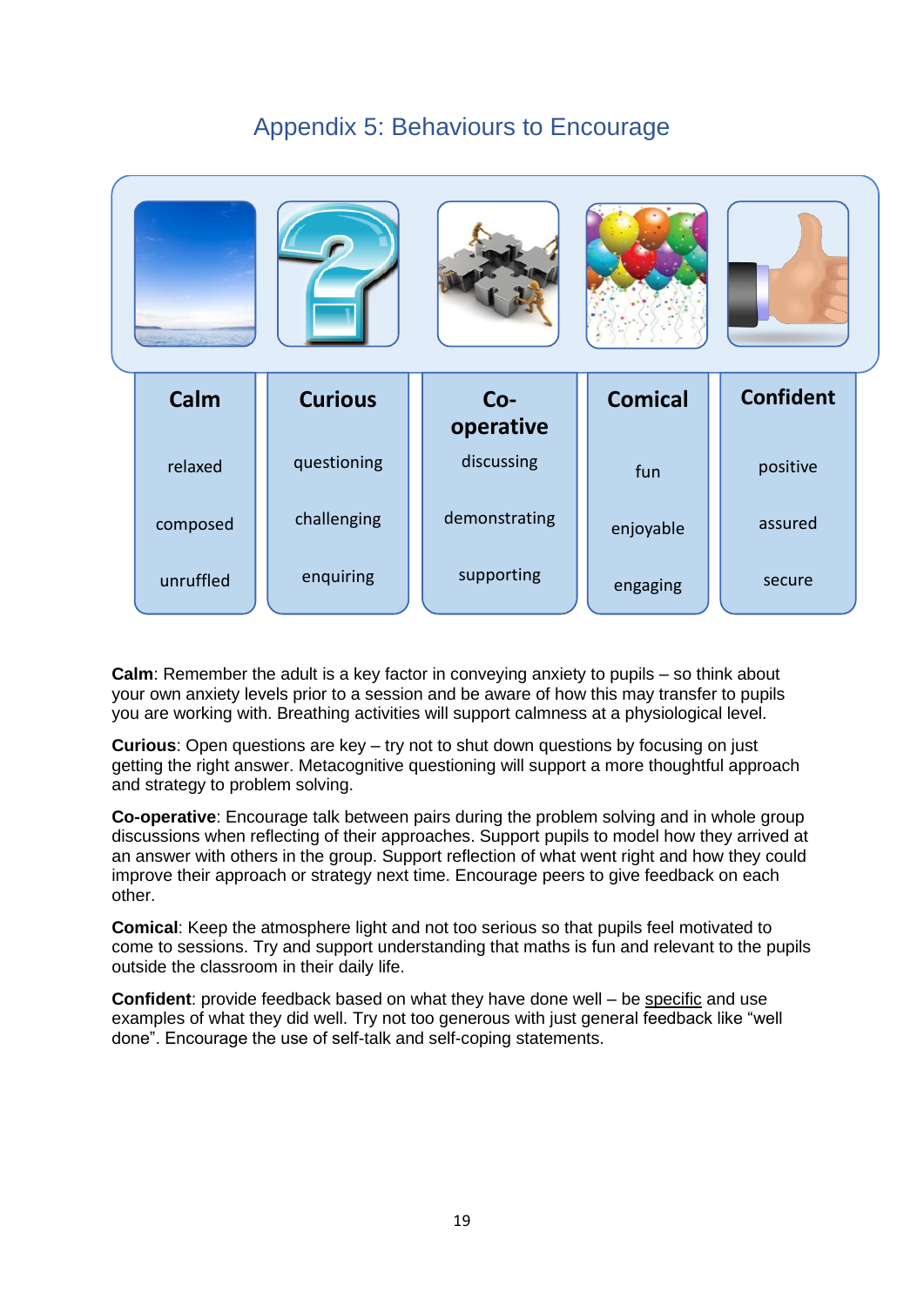<sup>i</sup> Sharma, M.C. (2019). *Dyscalculia and Other Maths Difficulties*. Paper presented at British Dyslexia Association conference on Dyscalculia, 14<sup>th</sup> June 2019.

ii Geary, D.C. (2015). Preschool Children's Quantitative Knowledge and Long-Term Risk for Functional Innumeracy. In S. Chin (ed) *The Routledge International Handbook of Dyscalculia and Mathematical Learning Difficulties.* Oxon: Routledge

iii Geary, D.C. (2004). Mathematics and learning disabilities. *Journal of Learning Disabilities*, 37, 4-15. iv Butterworth, B. & Yeo, D. (2004). *Dyscalculia Guidance: Helping pupils with specific learning difficulties in maths*. NferNelson Publishing Company Limited: London.

<sup>v</sup> Jarrett, C. (2018). *UK study finds children with maths difficulties (SLDM and dyscalculia) far less likely to receive an official diagnosis than their peers.* [https://digest.bps.org.uk/2018/09/18/uk-study](https://digest.bps.org.uk/2018/09/18/uk-study-finds-children-with-maths-difficulties-sldm-dyscalculia-are-100-times-less-likely-to-receive-an-official-diagnosis-than-peers-with-dyslexia/)[finds-children-with-maths-difficulties-sldm-dyscalculia-are-100-times-less-likely-to-receive-an-official](https://digest.bps.org.uk/2018/09/18/uk-study-finds-children-with-maths-difficulties-sldm-dyscalculia-are-100-times-less-likely-to-receive-an-official-diagnosis-than-peers-with-dyslexia/)[diagnosis-than-peers-with-dyslexia/](https://digest.bps.org.uk/2018/09/18/uk-study-finds-children-with-maths-difficulties-sldm-dyscalculia-are-100-times-less-likely-to-receive-an-official-diagnosis-than-peers-with-dyslexia/) [Accessed 18/03/20].

vi British Dyslexia Association (2019). *Neurodiversity and cooccurring difficulties – dyscalculia and maths difficulties.* [https://www.bdadyslexia.org.uk/dyslexia/neurodiversity-and-co-occurring](https://www.bdadyslexia.org.uk/dyslexia/neurodiversity-and-co-occurring-differences/dyscalculia-and-maths-difficulties)[differences/dyscalculia-and-maths-difficulties](https://www.bdadyslexia.org.uk/dyslexia/neurodiversity-and-co-occurring-differences/dyscalculia-and-maths-difficulties) [Accessed 18/03/20].

vii Gifford, S., (2018) *Subitising.* [Subitising \(maths.org\)](https://nrich.maths.org/14004#:~:text=Article%20by%20Dr%20Sue%20Gifford%20University%20of%20Roehampton,and%20it%20develops%20from%20a%20very%20early%20age.) .

viii De Wolf, M., Grounds, M. A., Bassok, M., Holyoak, K. J. (2014). Magnitude comparison with different types of rational numbers. *Journal of Experimental Psychology: Human Perception and Performance*, 40(1), 71–82.

ix SpLD Assessment Standards Committee (2019). *SASC Guidance on assessment of Dyscalculia and Maths Difficulties within other Specific Learning Difficulties.*

<sup>x</sup> DfE (2015). *SEN Code of Practice*. London: DfE

xi Vaughn, S. & Fuchs, L.S. (2003). Redefining Learning Disabilities as Inadequate Response to Instruction: The Promise and Potential Problems. *Learning Disability: Research & Practice*, 18(3), 137-146.

xii Boaler, J. *Setting up Positive Norms in Math Class.* http://www.youcubed.org/wpcontent/uploads/Positive-Classroom-Norms2.pdf

xiii Hattie, J. (2009). *Visible Learning*. London: Routledge.

xiv Baddeley, A. (1997). *Human Memory: Theory & Practice*. Hove: Psychology Press.

xv Haring, N.G. & Eaton, M.D. (1978). Systematic instructional procedures: An instructional hierarchy*.*  In N.G. Haring (ed), *The Fourth R: Research in the classroom (p23-40)*. Columbus, Ohio: Charles E. Merrill.

xvi Solity, J.S. (2008). *Michel Thomas: The Learning Revolution*. London: John Murray. xvii Roberts, W. & Norwich, B. (2010). Using precision teaching to enhance the word reading skills and

academic self-concept of secondary school students: A role for professional educational psychologists. *Educational Psychology in Practice*, 26(3), 279-298.

xviii Education Endowment Fund (2017). *Improving Mathematics in Key Stages Two and Three: Guidance Report.* London: EEF

[https://educationendowmentfoundation.org.uk/public/files/Support/Publications/Maths/KS2\\_KS3\\_Math](https://educationendowmentfoundation.org.uk/public/files/Support/Publications/Maths/KS2_KS3_Maths_Guidance_2017.pdf) [s\\_Guidance\\_2017.pdf](https://educationendowmentfoundation.org.uk/public/files/Support/Publications/Maths/KS2_KS3_Maths_Guidance_2017.pdf)

xix Wegerif, R., Littleton, K., Dawes, L., Mercer, N. and Rowe, D. *Widening access to educational opportunities through teaching children how to reason together*. [\(PDF\) Widening Access to](https://www.academia.edu/5420516/Widening_Access_to_Educational_Opportunities_through_Teaching_Children_how_to_Reason_Together) 

[Educational Opportunities through Teaching Children how to Reason Together | Rupert Wegerif -](https://www.academia.edu/5420516/Widening_Access_to_Educational_Opportunities_through_Teaching_Children_how_to_Reason_Together) [Academia.edu](https://www.academia.edu/5420516/Widening_Access_to_Educational_Opportunities_through_Teaching_Children_how_to_Reason_Together)

xx Education Endowment Fund (2018). *Making Best Use of Teaching Assistants.* London: EEF [https://educationendowmentfoundation.org.uk/public/files/Support/Publications/Teaching\\_Assistants/T](https://educationendowmentfoundation.org.uk/public/files/Support/Publications/Teaching_Assistants/TA_RecommendationsSummary.pdf) [A\\_RecommendationsSummary.pdf](https://educationendowmentfoundation.org.uk/public/files/Support/Publications/Teaching_Assistants/TA_RecommendationsSummary.pdf)

xxi For example: [https://mathsnoproblem.com/jerome-bruner-theories-put-into-practice](https://mathsnoproblem.com/jerome-bruner-theories-put-into-practice/)

xxii Richardson, F. C., & Suinn, R. M. (1972). The Mathematics Anxiety Rating Scale: Psychometric data. *Journal of Counseling Psychology, 19*(6), 551–554.

xxiii Ashcraft, M. H., & Kirk, E. P. (2001). The relationships among working memory, math anxiety, and performance. *Journal of Experimental Psychology: General*, 130, 224–237.

xxiv Collingwood, N & Dewey, J. (2018) 'Thinking Your Problems Away': Can maths interventions be developed to address both the academic and affective aspects of learning in primary aged children? *Educational & Child Psychology: Special issue, September 2018,* 76-92*.*